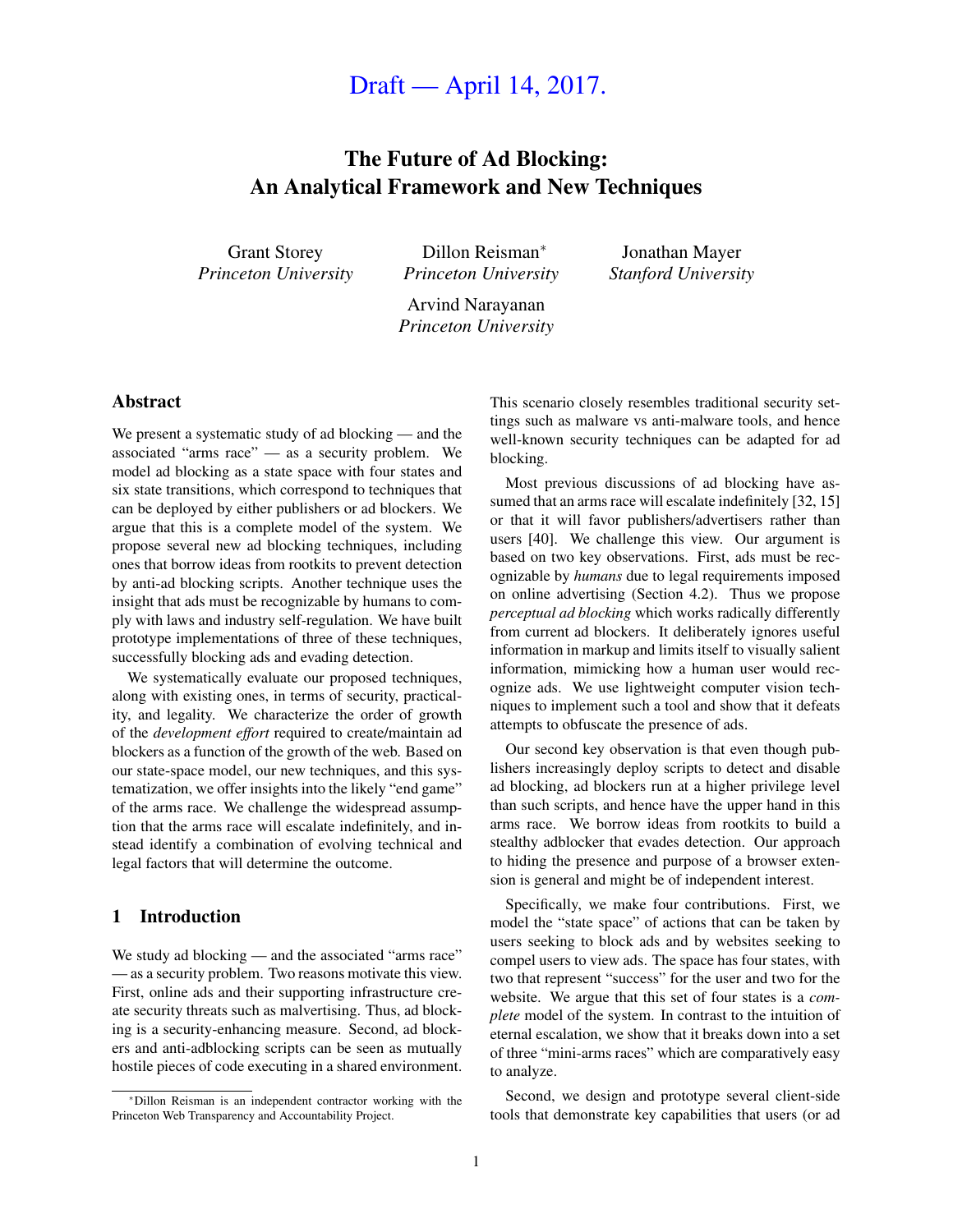blockers) possess in the ongoing ad blocking wars.<sup>[1](#page-1-0)</sup> The first, perceptual ad blocking, demonstrates users' ability to block ads despite websites' attempts to make such ads indistinguishable from other content. The second technique, stealth, is a response to "ad blocker blockers" recently deployed on several sites — that check for correct loading of ads. The final technique, *active ad blocking*, replaces stealth with offense: it aims to identify and disable anti-adblocking JavaScript code.

Third, we introduce a new systematization for evaluating ad blockers, whether existing tools, our new prototype tools, or future tools. It reveals that ad blockers must satisfy a complex set of sometimes-conflicting requirements encompassing security, deployability, and development effort. The labor-intensive nature of these tools has often been neglected in the discussion. We introduce a way to characterize the order of growth of the *programming effort* of different ad blocking tools in terms of the scale of the web.

Fourth, we explain that ad blocking implicates a range of potential sources of legal liability, including contract law, copyright law, the Digital Millennium Copyright Act, and the Computer Fraud and Abuse Act. We analyze the ad blocking techniques that we describe under each of these sources of law. While the landscape is complex and largely untested in court, we use legal reasoning grounded in past cases to conclude that most of the novel techniques can be architected in a way that minimizes legal risk. The details of our analysis are US-centric but the broad conclusions should apply to other jurisdictions as well.

The techniques we propose are not perfect, but they are principled. They give us evidence that if the arms race continues, users have reasons to be optimistic. A favorable legal climate and the existence of browsers friendly towards ad blocking extensions are two key factors that may tip the scales towards users. Our work serves as a case study in the interplay between legal constraints and security techniques. Unlike the behavior of malware, the behavior of both publishers/advertisers and adblocking tools already is, and will continue to be, shaped by regulations. Finally, our work gives further urgency to the debate about the ethics of ad blocking and the financial future of web publishing.

## 2 Related Work

Users block ads when browsing the web to minimize annoyance and "creepiness" [\[43,](#page-15-0) [42\]](#page-15-1), to improve performance [\[23\]](#page-14-3), and due to security concerns [\[12\]](#page-14-4). A number of studies have measured the prevalence of ad blocking. Analysis of 2015 Neilsen survey data from 11 countries reported a rate of 26% of devices blocking ads [\[46\]](#page-15-2). A measurement study using 2015 data from a European ISP reported a 22% usage rate among the most active users [\[34\]](#page-14-5). A previous study using 2012–2014 ISP data reported a rate of 10%–18% of households with at least one device having Adblock Plus installed [\[30\]](#page-14-6). PageFair's annual report, which combines multiple data sources such as ad blocker / filter list downloads and website analytics, reports a worldwide rate of 11% and North America rate of 18% for 2016 [\[5\]](#page-14-7).

Numerous authors have attempted to develop techniques for ad blocking which reduce the manual effort of assembling a massive filter list. Researchers have suggested the use of machine learning to enhance filter lists [\[17\]](#page-14-8). Crowdsourcing-based techniques seek to dynamically develop filter lists based off of users' labeling of advertisements [\[14,](#page-14-9) [11\]](#page-14-10). Many studies use automated (especially machine learning) approaches for detection of trackers; it is unclear to what extent these could apply to ads [\[9,](#page-14-11) [47,](#page-15-3) [19\]](#page-14-12).

A number of efforts have been made to evaluate the effectiveness of current ad blockers [\[34,](#page-14-5) [45,](#page-15-4) [37,](#page-14-13) [28\]](#page-14-14). As ad blockers have emerged on the web, work has gone into detecting them and blocking users who make use of them [\[18\]](#page-14-15). As usage of these techniques has increased, they have been formalized and measured [\[31,](#page-14-16) [33\]](#page-14-17). Continuing the arms race, tools are being developed to block ad blocking detectors themselves [\[35\]](#page-14-18).

This arms race has parallels with ad fraud techniques and scripts that seek to detect them. Ad fraud tools seek to simulate a real user browsing the web and viewing / clicking on ads. To be effective, they must spoof indicators such as whether an ad is viewable on the screen, and hide their presence from detection scripts (or disable those scripts). A whitepaper by anti-ad fraud firm White Ops discusses an ad fraud tool known as Methbot [\[44\]](#page-15-5). While details are scant, Methbot appears to have developed techniques similar to ours, but arguably more rudimentary. This technical convergence is noteworthy in itself, but also highlights the ethical concerns around this type of research, as our techniques might find application in the ad fraud domain.

#### 3 Model and state space

### 3.1 Model

We aim to analyze the "arms race" between users and publishers: users seek to hide ads from web pages, but otherwise leave content and functionality unaffected. Publishers, to a first approximation, seek to ensure that users can view content or interact with functionality if and only if they view ads. To formulate this as a security

<span id="page-1-0"></span><sup>&</sup>lt;sup>1</sup>The code for all of our prototypes is available at  $https://$ [github.com/citp/ad-blocking](https://github.com/citp/ad-blocking).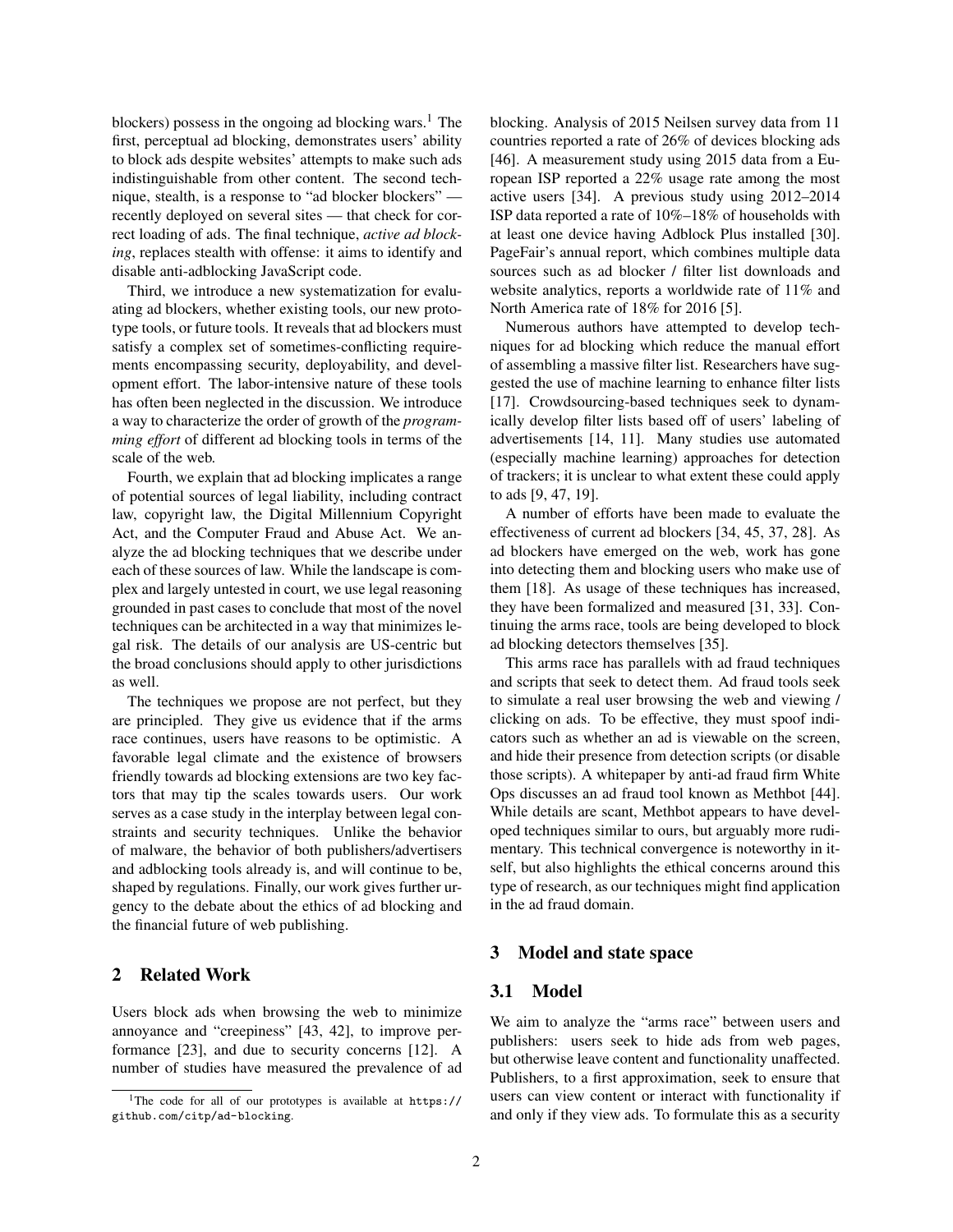problem, we need to concretely state a number of intuitive assumptions.

The actors and their software. We assume that the browser (and, if necessary, the device and operating system) is completely under the control of the user and modifiable as desired. We model ad blocking tools not as independent agents but rather as software tools acting on behalf of the user. Similarly, the publisher can modify all first-party content and code as well as third-party scripts as desired.

This assumption has some limitations in practice. Browser vendors who are funded by advertising may not be sympathetic to ad blocking. Other browsers, especially on mobile devices, may be "locked down" to varying degrees. We recognize these limitations, but argue that at least *some* browser vendors will allow ad blockers to exist and flourish, provided user demand continues to be strong. Indeed, Safari on iOS recently modified its policy and now allows ad blocking [\[41\]](#page-14-19) and Firefox added tracking protection features natively even though these are also opposed by the online advertising industry [\[7\]](#page-14-20). Finally, the new Brave browser has a business model that centers around ad blocking as a built-in feature. We emphasize that our focus is on the long-term evolution of ad blocking.

Legal boundaries and perceptual ad blocking. Publishers and advertisers must abide by legal prohibitions against misleading advertising. In the United States, advertising disclosures are primarily regulated by the Federal Trade Commission (FTC). The FTC is empowered by Congress to take action against "unfair" and "deceptive" business practices, and the agency has adopted the position in guidelines and enforcement actions that paid advertisements must be clearly recognizable to consumers as such [\[13,](#page-14-21) [16\]](#page-14-22). An advertiser that relies on misleading content has primary liability under the FTC Act; a publisher could face secondary liability for enabling the misleading advertising. The European Union has adopted similar disclosure requirements for online advertising, in both the E-Commerce Directive (2000/31/EC) and the Unfair Commercial Practices Directive (2005/29/EC).

Online *behavioral* advertising, which includes much of online advertising today, is further governed by industry self-regulation. As a component of self-regulation in both North America and Europe, behavioral advertisements are usually labeled with a distinctive "AdChoices" icon (Figure [1\)](#page-2-0).

The requirement for ads to be recognizable by humans is at the core of one of our contributions in this paper. We introduce the notion of *perceptual ad blocking*, where the ad blocker deliberately limits itself to visually salient information, and recognizes ads just as a human would.

In addition to laws, market forces also have a role to

<span id="page-2-0"></span>

Figure 1: The AdChoices icon. AdChoices is an industry standard for disclosure of online behavioral advertising.

play. We note that publishers could adopt a range of advertising techniques that disrupt the user experience, such as forcing a user to watch a video advertisement and answer questions based on it before allowing access to content. While these intrusive designs are technically trivial, competition among publishers has so far prevented such adversarial attempts at monetization.

Blocking tracking is out of scope. In current practice, blocking of ads and blocking of third-party trackers have been closely integrated, and have been seen as instances of the same problem. We argue for a different view. Ensuring that an ad is not seen by the user is (or can be) a purely client-side intervention, whereas blocking tracking requires preventing some network requests from being made. Perceptual ad blocking, which we introduce, is not capable of blocking trackers, since trackers are invisible to users. Conversely, users might choose to block tracking (say, via Tor browser) while allowing ads. Thus, the two problems are distinct, and we do not consider tracker blocking in this paper.

Long-term outlook. Our goal is to analyze the longterm evolution of ad blocking. Thus, in evaluating different designs, performance is only a minor criterion since browser performance has tended to improve greatly over the years. Our design space includes ideas such as shadow execution of the entire page. Similarly, we consider designs that are not implementable in a extension in mainstream browsers today, provided that they can be implemented by a source-code modification. As noted earlier, there is at least one startup that aims to ship a browser with ad blocking built in [\[10\]](#page-14-23).

#### 3.2 State space

The state diagram in Figure [2](#page-3-0) is the foundation of our contributions. A *(user, publisher)* pair is in one of these states at any point in time. A user may be in different states with respect to different publishers (in reality the granularity may be even finer, with some ads on a page being blocked but not others, but this is not a useful distinction for us). State transitions happen when the user employs an ad blocking technique or the publisher employs an anti-ad blocking technique.

In State 1, ads are visible on the page, either because the user has not installed an ad blocker or the ad blocker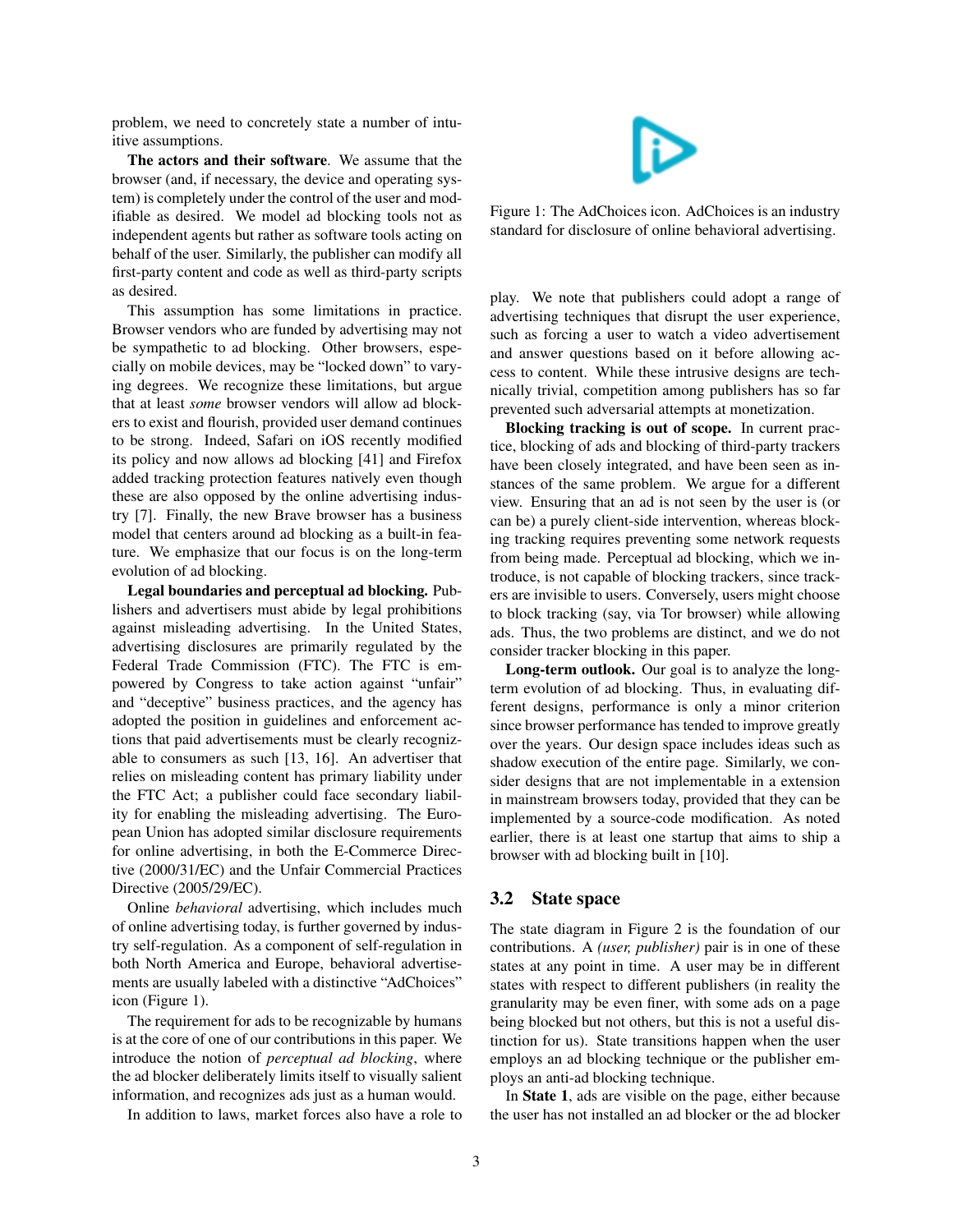<span id="page-3-0"></span>

Figure 2: The state space. Our model reveals the structure behind the ad blocking "arms race." Note that our model combines publishers and advertisers, and similarly users and ad blockers.

is ineffective on the page. The user could transition to State 2 by installing (or improving) her ad blocker, and in turn the publisher could return to State 1 by obfuscating their ads to bypass detection. This is one of three "mini arms races" that we will consider. A key question that we will address in Section [4](#page-3-1) is whether these races could essentially go on forever or if there is a principled reason to expect that one side has a fundamental advantage.

From State 2, the publisher could alternatively respond by escalating the arms race to the next level, namely by deploying ad blocking detection. Publishers have recently started turning to this technique. For surveys and measurement studies, see [\[31,](#page-14-16) [33\]](#page-14-17). Once ad blocking is detected, publishers may nudge the user to disable it or block the user from accessing the site once it is disabled. We treat these two as identical; from a technical perspective, what matters is the successful detection of ad blocking (which defines State 3).

Here the model already reveals its usefulness, in separating ad blocker circumvention into ad blocking detection and ad obfuscation. Current user-side tools generally do not consider this distinction and treat all ad blocker circumvention as a single problem to be solved with improved filter lists. However, this distinction is crucial because *robust* user-side countermeasures to the two techniques require very different approaches, as we will see in Section [4.](#page-3-1)

The user could respond to ad blocking detection in two ways, the first of which is making ad blocking more stealthy (returning to State 2). Stealth is different from obfuscation. Obfuscation seeks to make one type of content (or code) hard to distinguish from another, whereas stealth tries to hide the presence of some piece of code altogether. Thus, stealth is arguably a more powerful technique. In Section [4.3](#page-7-0) we will see how root-kit style techniques can be applied to browser APIs to lie about the existence of an ad blocker.

The second potential user response to ad blocking detection is what we call active ad blocking, which seeks to detect — and then disable or modify — any publisher code pertinent to ads. Whereas stealthy ad blocking seeks to avoid detection, active ad blocking instead seeks to interfere with the detector code. Thus, in State 4, both ads and ad blocking detection scripts are blocked. This may involve static techniques, such as searching for and modifying code "signatures," or dynamic techniques, such as executing a shadow copy of the code to observe its behavior. In general, this is a hard problem. The distinction between stealth and active ad blocking is again one that has been missed by existing tools.

The publisher may obfuscate their ad blocking detection code to evade active ad blocking, returning to State 3, and the user may in turn respond by improving the active ad blocking technique. But the model makes clear that no further escalation is possible. That is because active ad blocking runs at a higher privilege level than publisher code, so it cannot in turn be disabled — at best it can be evaded.

Thus, rather than the picture of eternal escalation evoked by the arms race metaphor, what we have instead is three "mini arms races." In the rest of this paper, we will argue that rather than ad blocking being a game of whack-a-mole, there are principled ways for users and ad blockers to make progress over the state of the art in each of these three mini arms races.

#### <span id="page-3-1"></span>4 New techniques and tools

In this section we describe our new techniques for ad blocking and the proof-of-concept tools we have built. We start with a recap of traditional ad blocking before presenting our key concept, perceptual ad blocking. We defer the evaluation of these tools to Section [5.2.](#page-11-0) All three of the tools that we implemented (perceptual ad blocking, rootkit-style stealthy ad blocking, and signature-based active ad blocking) are available at: <https://github.com/citp/ad-blocking/>.

#### 4.1 Traditional ad blocking

Traditional ad blocking tools use *filter lists*, which are lists of known ad locations. The most prominent filter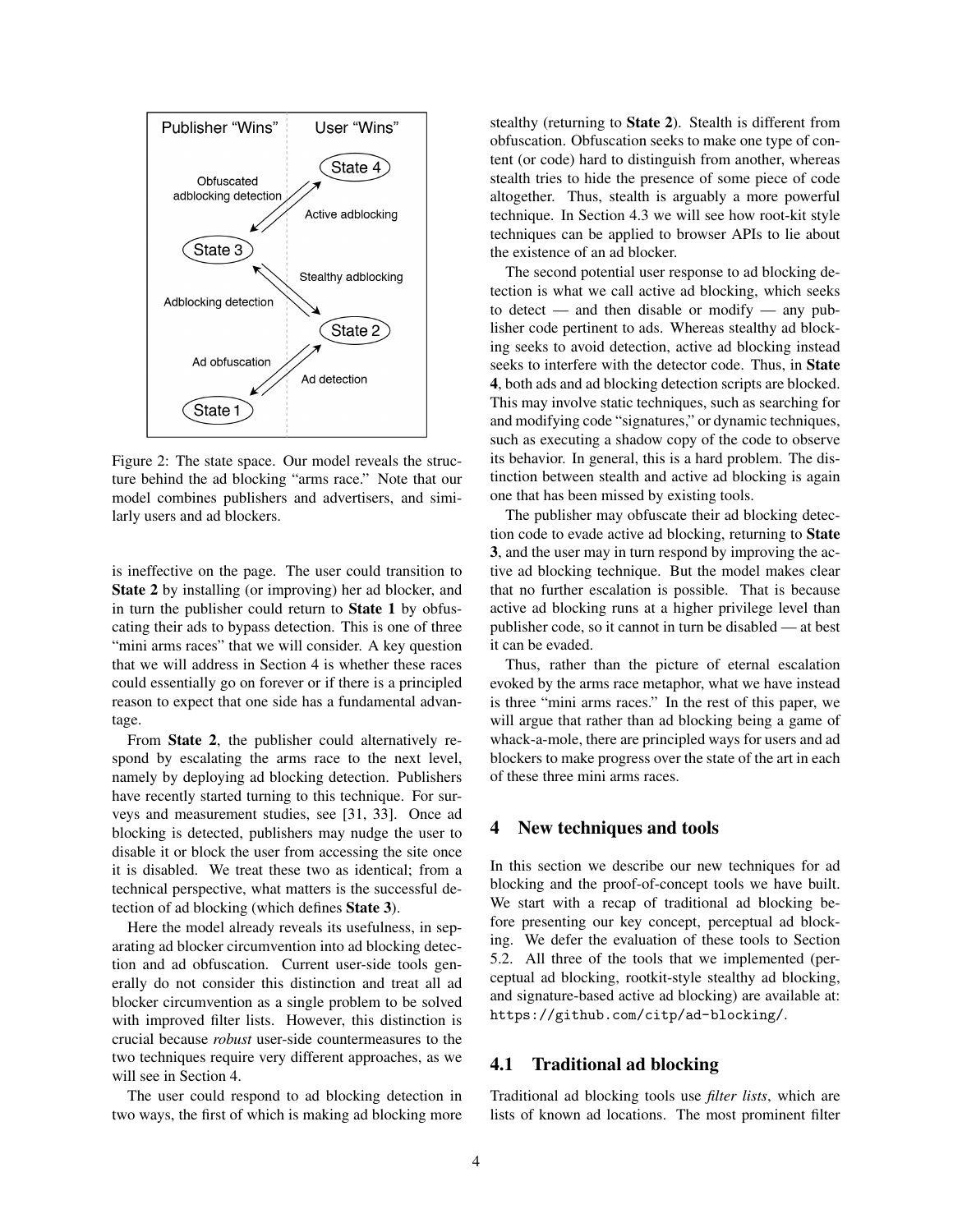<span id="page-4-1"></span>

| Rule                          | <b>Rule Explanation</b>                                          |
|-------------------------------|------------------------------------------------------------------|
| ###Ad3Right                   | Hides any container with the ID "Ad3Right"                       |
| liverpoolfc.com###FooterLogos | Hides any container with the ID "FooterLogos" on liverpoolfc.com |
| $\vert$ atdhe.ws/pp.js        | Blocks any request to $http(s)//atdhe.ws/pp.is$                  |
| .com/doubleclick/             | Blocks any request containing the substring ".com/doubleclick/"  |

Table 1: Examples of EasyList filters — the first two are "element hiding" and the latter two are "resource blocking". It is easy to see how ads can trivially be obfuscated to bypass such filters.

list, EasyList, is open source and maintained by a community of users. Enormous manual effort, however, goes into creating and maintaining the list; EasyList contains thousands of regular expressions. Table [1](#page-4-1) shows a snippet of rules from EasyList. Some of these rules refer to URLs and others refer to elements on web pages.

When using ad blocking browser extensions such as Adblock Plus or uBlock Origin, the user subscribes to one or more filter lists. The extension periodically retrieves updated versions of the lists, and it applies the entire set of filters on every page visit. URL filters are applied to every outgoing request, and requests that match any filter are dropped. Element hiding filters are applied to the rendered web page, and elements that match any filter are hidden.

The set of features used in traditional adblocking is disjoint from the features that a human user might use to identify ads — humans do not see URLs or HTML markup. One consequence is that traditional adblocking generalizes well to blocking of third-party trackers. Most trackers are not visible to the user, but filter lists can just as easily include regular expressions for tracker URLs as ad URLs. But a downside is that filter lists have to constantly play catch-up to stay in sync with the human categorization of ads.

#### <span id="page-4-0"></span>4.2 Perceptual ad blocking

Perceptual ad blocking seeks to improve resilience against ad obfuscation and minimize manual effort needed to create ad blockers. We rely on the key insight that ads are legally required to be clearly recognizable by humans. To make the method robust, we deliberately ignore all signals invisible to humans, including URLs and markup. Instead we consider visual and behavioral information. For example, an ad may include the text "Sponsored" or "Close Ad" within its boundaries, either directly or when hovered over.

We expect perceptual ad blocking to be less prone to an "arms race." Ensuring that an advertisement serving system is compliant with legal and self-regulatory requirements takes time and expertise. Moreover, when multiple serving systems share a self-regulatory compliance program, associated disclosures are usually implemented in a uniform and stable fashion. These properties–inertia and consolidation–are much more acture for perceptual ad blocking than traditional ad blocking. In order to defeat a filter list, all that is required is moving an advertisement to a different URL; in order to defeat a perceptual ad blocker, an entirely new ad disclosure standard must be approved. A filter list must account for diverse idiosyncracies in ad URLs; a perceptual ad blocker need only handle the small number of ad disclosure standards. There appears to be a small, stable group of such standards and implementations (Section [5.2\)](#page-11-0). We discuss two such standards below.

We note, as an aside, that despite forceful FTC guidance about what constitutes clear disclosure, large minorities of consumers are unable to accurately distinguish online ads and most consumers are unfamiliar with AdChoices, by far the leading disclosure standard [\[26,](#page-14-24) [43\]](#page-15-0). These shortcomings for ordinary consumers do not pose a problem for perceptual ad blocking, because an expert system can be configured to detect cues regardless of general consumer familiarity. Our claim is that as long as the disclosure standards are unambiguous and adhered to, a perceptual ad blocker will have a 100% recall at identifying ads governed by that standard. Indeed, our techniques could be seen as a way to highlight ads instead of block them, serving to enhance disclosure.[2](#page-4-2)

Design. Figure [3](#page-5-0) shows the high-level design of our perceptual ad blocker. It consists of a library of perceptual functionality which can be utilized by modules corresponding to various disclosure standards. We now describe the modules. The first is used to look for parts of the page that might potentially contain ads, and the latter three are used to actually detect the presence of ads.

Container search API. This allows querying for specific parts of the page based on perceptual features. It is similar to the standard DOM API functions getElement-

<span id="page-4-2"></span><sup>2</sup>Taking this idea to this extreme, we may imagine a paradigm where websites merely mark up ads, and leave disclosure entirely to the user agent (browser). Different users may require different levels of visual cues to comfortably recognize ads.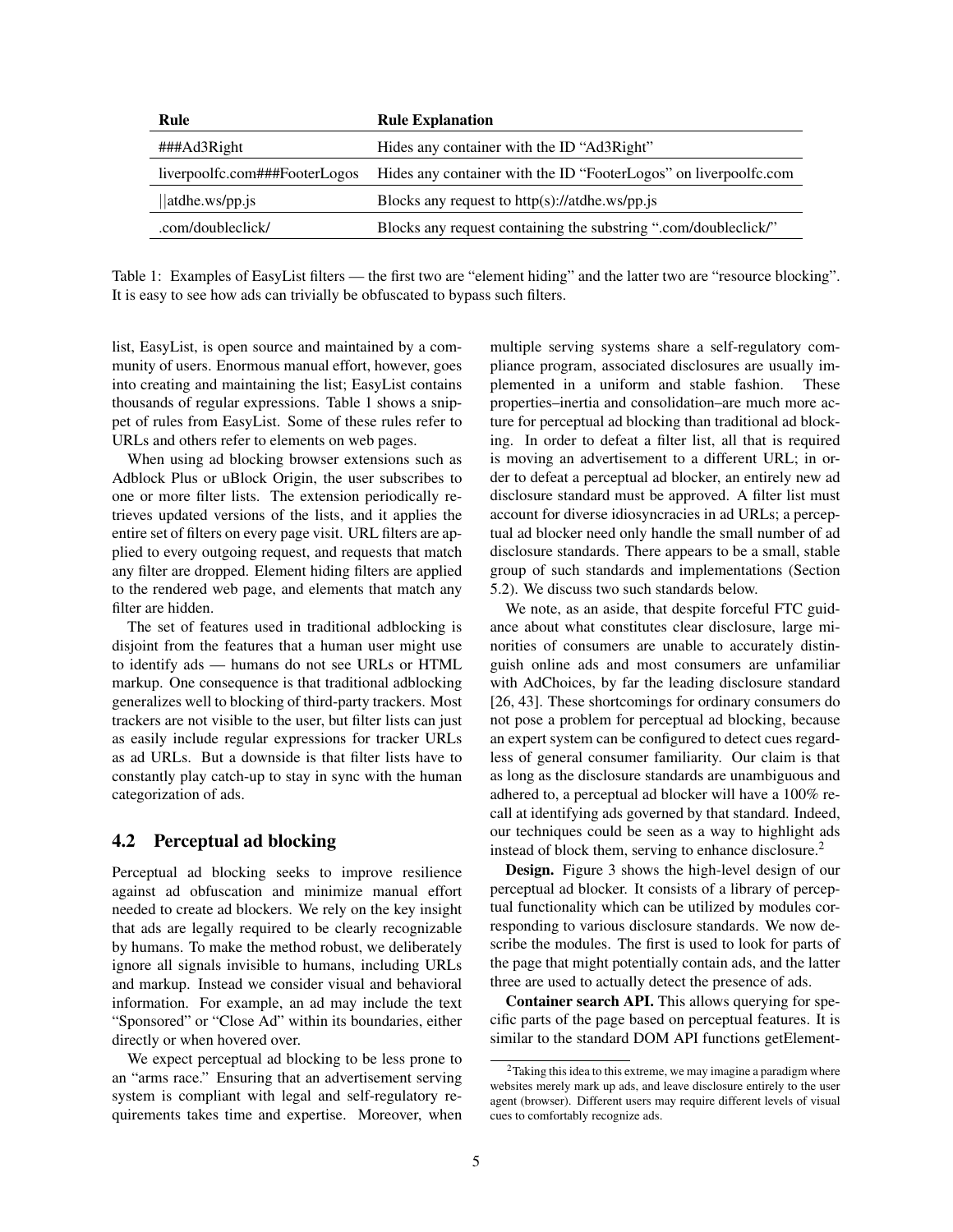<span id="page-5-0"></span>

Figure 3: Architecture of perceptual ad blocking. Most of the "heavy lifting" happens in the perceptual library, allowing the ad blocker to quickly adapt to new ad disclosure standards.

ById and getElementsByClassName, except that instead of markup such as ID or class name, it accepts visual features. The list of visual features in our current prototype includes element type (e.g., link vs. button vs. text), size range, location on page, color; the client may also specify any other CSS properties. It also contains some heuristic intelligence and allows queries such as "find sidebars".

Fuzzy image matching and searching. Disclosure standards may contain icons so as to be recognizable to the user, so perceptual ad blockers need the ability to search for such images in an ad. Exact comparison is not sufficient since such icons may have minor variations. So this API allows scanning for a particular image in any given container.

Optical character recognition. Some disclosures contain text rendered as images. Current instances of this appear to be due to poor programming practices, but it is also a technique that a publisher can use to attempt to obfuscate ads. Therefore optical character recognition (OCR) is an important component of a perceptual ad blocker. We use the Tesseract library[\[4\]](#page-14-25), which is a JavaScript OCR library.

Click simulator. Finally, perceptual ad blocking also involves behavioral features, of which the main one is determining whether a click leads to a target link of interest (such as an ad disclosure statement page). Our click simulator API accepts either an element or  $(x, y)$  coordinate as input, simulates the click, opening any links in hidden tabs if applicable, follows redirects if necessary, and returns the destination URL. For an evaluation of these APIs, see Section [5.2.](#page-11-0)

Together, these APIs allow specific perceptual ad blockers to be expressed succinctly. For example, our Facebook ad blocker below is expressed with logic similar to: *"Retrieve all containers that are 450-550 pixels wide and have right and left borders (newsfeed ads) or* *are 225-325 pixels wide and inside a sidebar (sidebar ads). For each, look for the "sponsored" text and a link that leads to Facebook's ad disclosure page."*

Case study: AdChoices. AdChoices is a selfregulatory program for behavioral advertising in North America and Europe. It is aimed at giving users more transparency and control over ads. It is recognizable by its icon (see Figure [1\)](#page-2-0) which is shown on ads by participating companies, usually in the top right corner of the ad. The icon links to a page with more information about the ad or the website's collection practices. Despite the partial coverage of AdChoices in terms of geography, companies, and type of advertising, we find that over 60% of ads in a sample of 183 ads from top news websites are covered by AdChoices (Section [5.2\)](#page-11-0).

Case study: Facebook A few large publishers have their own ad delivery systems, which may have their own disclosure standards, so perceptual ad blockers may need to treat them individually. Of these publishers, Facebook stands out for several reasons: it is the top website by traffic and time spent [\[1,](#page-13-0) [6\]](#page-14-26), it has a complex ad targeting system, and it has recently made a concerted effort to obfuscate its ads.

On August 9 2016, Facebook announced a change to their site that "renders all ad blockers useless" [\[20\]](#page-14-27). The change in question was ad obfuscation: making the markup of ads sufficiently similar to that of regular Newsfeed posts that the two could not be distinguished by filter-list-based ad blockers. A few days later, Adblock Plus (EasyList) updated their filter rules, exploiting the fact that the obfuscation was not perfect, but Facebook in turn updated their markup. As of this writing, Adblock Plus remains unable to block Newsfeed ads on Facebook.

EasyList targets elements to hide using CSS selectors. This allows extensions like Adblock Plus to block ads using only a CSS stylesheet, but severely limits the selection capability. A CSS selector allows selection of an element based on its own attributes and the attributes of all nodes containing it (e.g. "div#newsfeed div.ad" would select divs with the class "ad" inside the div with the id "newsfeed"), but not based on any of the elements that it contains. Facebook modified their page's DOM structure so that all Newsfeed item containers look identical whether they are ads or non-ads;<sup>[3](#page-5-1)</sup> any differences occur within the container and thus cannot be utilized by a CSS selector-based technique.

In contrast, our perceptual ad blocker does not rely on markup. Perceptual ad blocking is especially suited to Facebook, since the site has a strong disclosure standard (Figure [4\)](#page-6-0). This might be due to the level of scrutiny of their advertising practices [\[8\]](#page-14-28). We released a preliminary

<span id="page-5-1"></span><sup>&</sup>lt;sup>3</sup>Any attributes that differ between an ad and non-ad, like "id", also differ between distinct non-ads.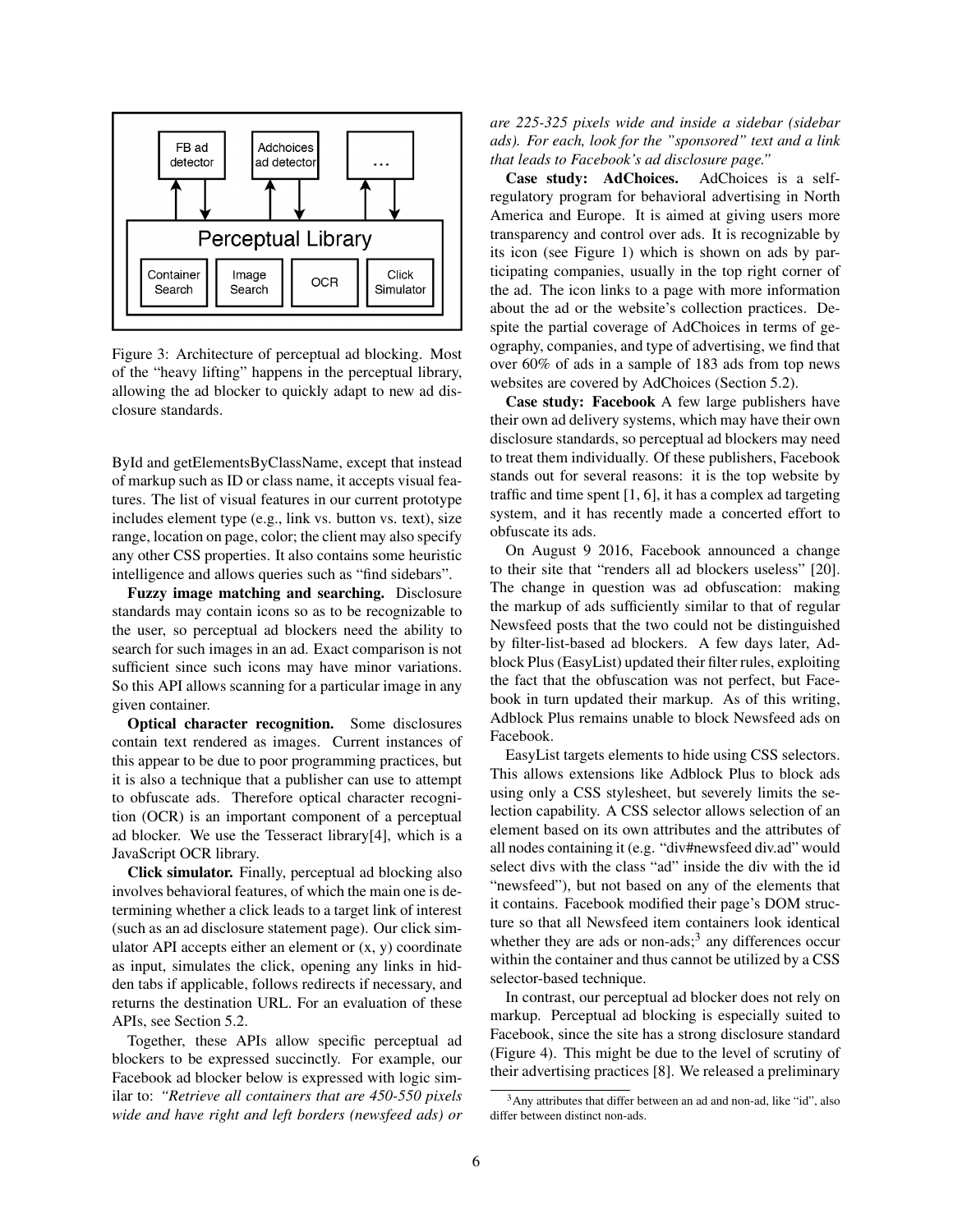<span id="page-6-0"></span>

Figure 4: An example Facebook ad with disclosure highlighted

version of our perceptual ad blocker on August 11, 2016 as a Chrome extension [\[39\]](#page-14-29). Since it is a research prototype, we chose to sidestep potential ethical and legal concerns about ad blocking by merely highlighting ads rather than blocking them. $4$  As of this writing, our tool continues to be effective and has about 4,000 users on the Chrome web store.

*Technique.* First, we detect containers that might be ads, and for each such container, we run ad detection. Container detection works simply on the basis of the approximate physical dimension of the element. Of course, this could be circumvented by changing the dimensions, but that would impact the user experience.

To detect which containers correspond to ads, we detect the "Sponsored" text and the link. There are other possible markers such as dropdown menu which we don't currently utilize. The tool is configured to treat an item as an ad if any of the markers are found. Other configurations are possible, such as requiring all of the markers to be present.

Comparison with filter list approach. Perceptual ad blocking can potentially lead to a major reduction in development effort. Each perceptual module requires only a few tens of lines of code (Section [5.2\)](#page-11-0). There are currently only a small number of disclosure standards on the web. However, if there is a proliferation of publisherspecific disclosure standards, this may erode the advantage of perceptual ad blocking.

Perceptual ad blocking is also more resilient to obfuscation compared to filter lists: with the latter, publishers need only change the URLs of ads and scripts to evade filters. Since it is a new technique, the resilience of perceptual ad blocking to adversarial evasion remains to be tested in practice (we discuss it briefly below). At the very least, it can complement the filter list approach since it works in a very different way. For example, perceptual ad detection could be used as part of web crawls to identify false positives and negatives of filter lists.

Finally, perceptual ad blocking can potentially reduce accidental breakage of sites caused by insufficiently specific patterns used in filter lists. Anecdotal evidence suggests that this is a widespread problem [\[3\]](#page-13-1). However, the only rigorous evaluation of breakage caused by different approaches requires a large-scale crowdsourced study [\[47\]](#page-15-3), so a rigorous comparison of breakage remains a topic for future work.

Attacks on perceptual ad blocking and defenses. Publishers may obfuscate ads in various ways to prevent perceptual ad blockers from detecting ads (false negatives), or cause them to detect non-ads as ads (false positives), or cause other kinds of collateral damage. We consider three main groups of attacks and defenses against them. We limit ourselves to ad obfuscation and assume that the publisher is unable to detect the existence of the ad blocker. Ad blocking detection will be considered in the next subsection.

The first attack is simply to change the visual display of ads. For example, our Facebook perceptual ad blocker looks for items of width between 450 and 550 pixels, so Facebook could pick a width outside this range. Developers of a filter list can push out updates just as quickly as a publisher can, so this could give rise to a "whacka-mole" contest between a publisher and an ad blocker. This type of interaction, though, would require a publisher to deploy distracting changes to *all* users on a continual basis (recall that we are discussing ad obfuscation rather than ad blocking detection, so the publisher is unable to deploy this change to only users who employ ad blocking).

The second attack borrows from CAPTCHAs and seeks to obscure the visual presentation of the ad disclosure in a way that humans can understand but ad blockers cannot. Possible techniques include rendering ad disclosure text (such as "Sponsored") as a noisy image and obfuscating which elements are actually visible. As a simple example, both ad and non-ad elements could contain text such as "Sponsored", but it would be greyed out in non-ad elements. Our technique already incorporates defenses against this, such as fuzzy image matching and OCR. More importantly, these come at usability costs to users. For example, the use of images in place of text impedes the ability of visually impaired users to use screen

<span id="page-6-1"></span><sup>4</sup>The first version of our tool had a minimal dependence on markup. In response, Facebook implemented a change to their markup to specifically work around our method, but we quickly pushed out an update that removed the dependence entirely.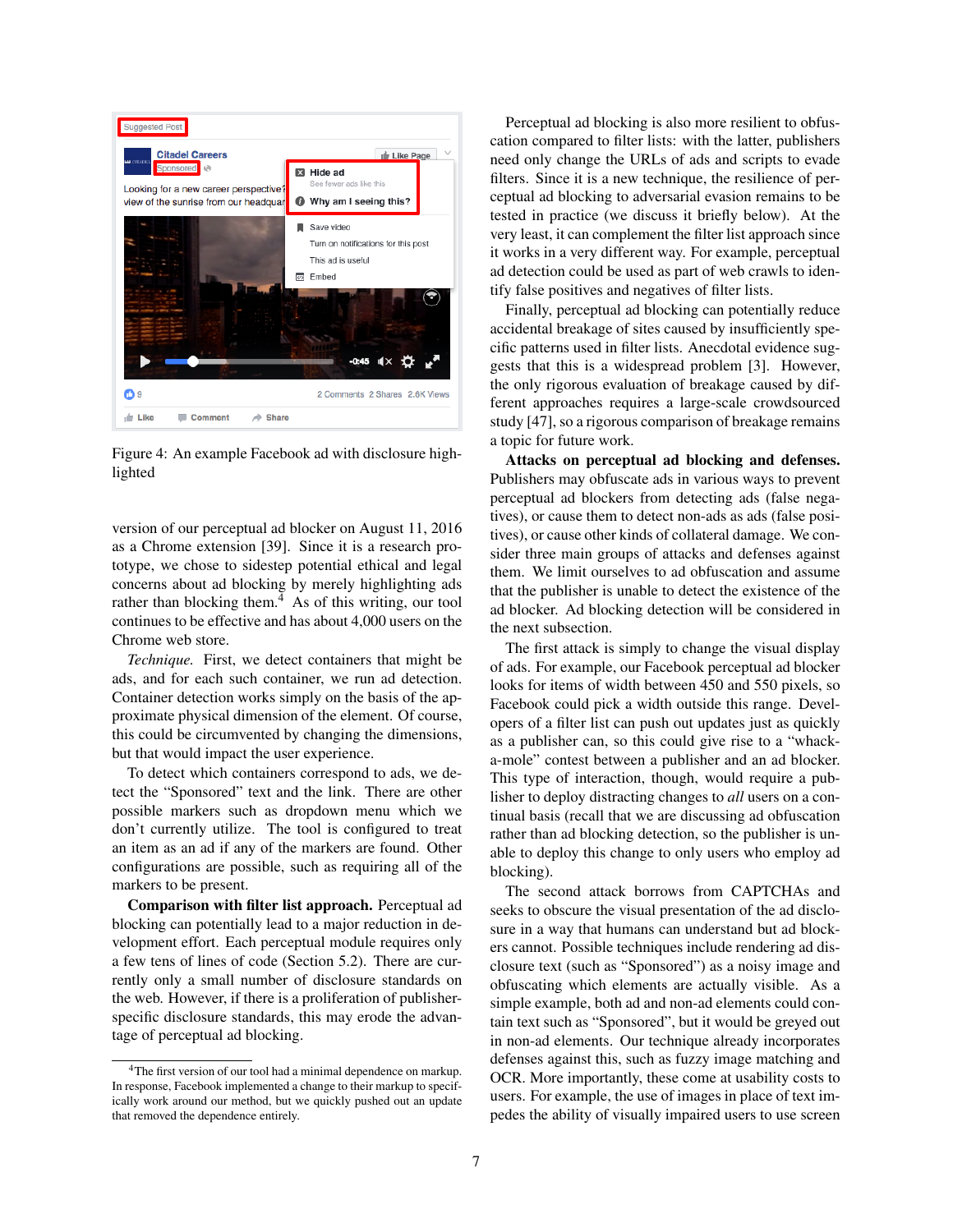readers.

The third attack is behavioral obfuscation. Perceptual ad blocking relies in part on determining the destination of links, which is not a visual feature but a behavioral one. There are various ways to obfuscate the existence of a link, the simplest of which are redirect chains and the use of JavaScript onClick events to handle clicks instead of the more standard href attribute. At worst, these and similar techniques will cause a performance degradation of the ad blocker due to the need to simulate clicking on an element rather than simply scan for the presence of links. A more devious variant of this attack is to obfuscate the difference between ad disclosure pages and ad landing pages. This attempts to force the perceptual ad blocker to click on ads, allowing the publisher to argue that its use constitutes click fraud. One defense against this is only simulate a link click after another ad disclosure marker (such as an AdChoices icon) has already been detected.

Finally, if perceptual ad blocking is successful, publishers and advertising intermediaries might attempt to evade legal requirements about advertising disclosure by relocating to more lenient jurisdictions. While we cannot rule out this possibility, we note that it is exceedingly risky for publishers and intermediaries. Regulatory requirements usually apply in the location where business is conducted, and not just the location where a firm is incorporated. For example, the U.S. FTC (and state attorneys general) can enforce against foreign entities that do business in the United States. It can also hold domestic businesses, such as publishers, secondarily liable for violations by foreign partners, such as advertising networks. This also leads to a subtle policy recommendation: improving the enforcement of misleading advertising laws is a light-touch way to enable the development of more robust ad blockers, thus improving web security and consumer protection.

#### <span id="page-7-0"></span>4.3 Ad blocking detection and stealth

Ad blocking detection is evolving quickly. For surveys, see [\[31,](#page-14-16) [33\]](#page-14-17). While the details are in flux, at a conceptual level we identify three main ways to detect ad blocking, broadly in line with previous work [\[33\]](#page-14-17). (1) Detect the absence of known ads and scripts. This requires the publisher to hard-code the location of a "well-known" ad or (more typically) ad-related script such as DoubleClick. (2) Detect the absence of "bait" ads. The publisher inserts a "fake" ad and checks if it gets blocked. (3) Test side channels such as timing effects introduced by the ad blocking code.

Ad blocking detection is arguably a more powerful technique than ad obfuscation, as it gives the publisher a variety of responses ranging from a mild appeal to the user to turn off ad blocking to outright disabling of content for ad block users. A more sophisticated response would be to allow only paying users to block ads.

In response to ad blocking detection, we propose and prototype the concept of stealthy ad blocking. As op-posed to code obfuscation,<sup>[5](#page-7-1)</sup> we seek principled and robust ways to hide ad blocking. As long as ad blocking is done locally (as opposed to blocking resources, which is the primary approach used by filter lists), we can hope that the publisher server observes no difference due to ad blocking, leaving us with only the task of fooling clientside JavaScript.

Defeating client-side checks is possible in principle because (in our model) the browser acts on behalf of the user and allows arbitrary customization. There are limits in practice, but extensions today do execute at a higher privilege level than publisher JavaScript code. Broadly, we identify two approaches to stealth. The first is to enumerate all the entry points in the browser API that the publisher code can use to interrogate the state of the page, and to fake the responses to each such query. This is exactly analogous to the technique used by rootkits at an OS level to hide their existence and activities. The second is to create two copies of the page, one which the user sees (and to which ad blocking will be applied) and one which the publisher code interacts with, and to ensure that information propagates between these copies in one direction but not the other.

Rootkit-style stealthy ad blocking. We present a general four-step technique for creating a browser "rootkit" and apply it to stealthy ad blocking. Our technique works by exploiting the separation between extension JavaScript context and page JavaScript context. This is a security-enhancing isolation feature intended to stop attacks such as webpage scripts sniffing sensitive data from extensions. Our technique also exploits the fact that all API calls used by publisher JavaScript to examine the state of the page can be intercepted and modified by a browser extension by writing wrapper functions.

Our approach to stealth works in conjunction with any existing technique for identifying web page elements that correspond to ads. Perceptual ad blocking falls into this category, as do the "element hiding" rules in existing filter lists, but not the resource blocking rules. Thus, our stealth approach is complementary to perceptual ad blocking (and is not dependent on it). Once ad containers are identified, the strategy is to visually block them using "whitespace" overlay containers, applying the rootkitting technique to prevent detection of these added containers. The details are as follows.

1. *Add new DOM elements.* Figure [5](#page-8-0) shows how we

<span id="page-7-1"></span><sup>5</sup>Our use of the term here and throughout the paper is very different from cryptographic obfuscation.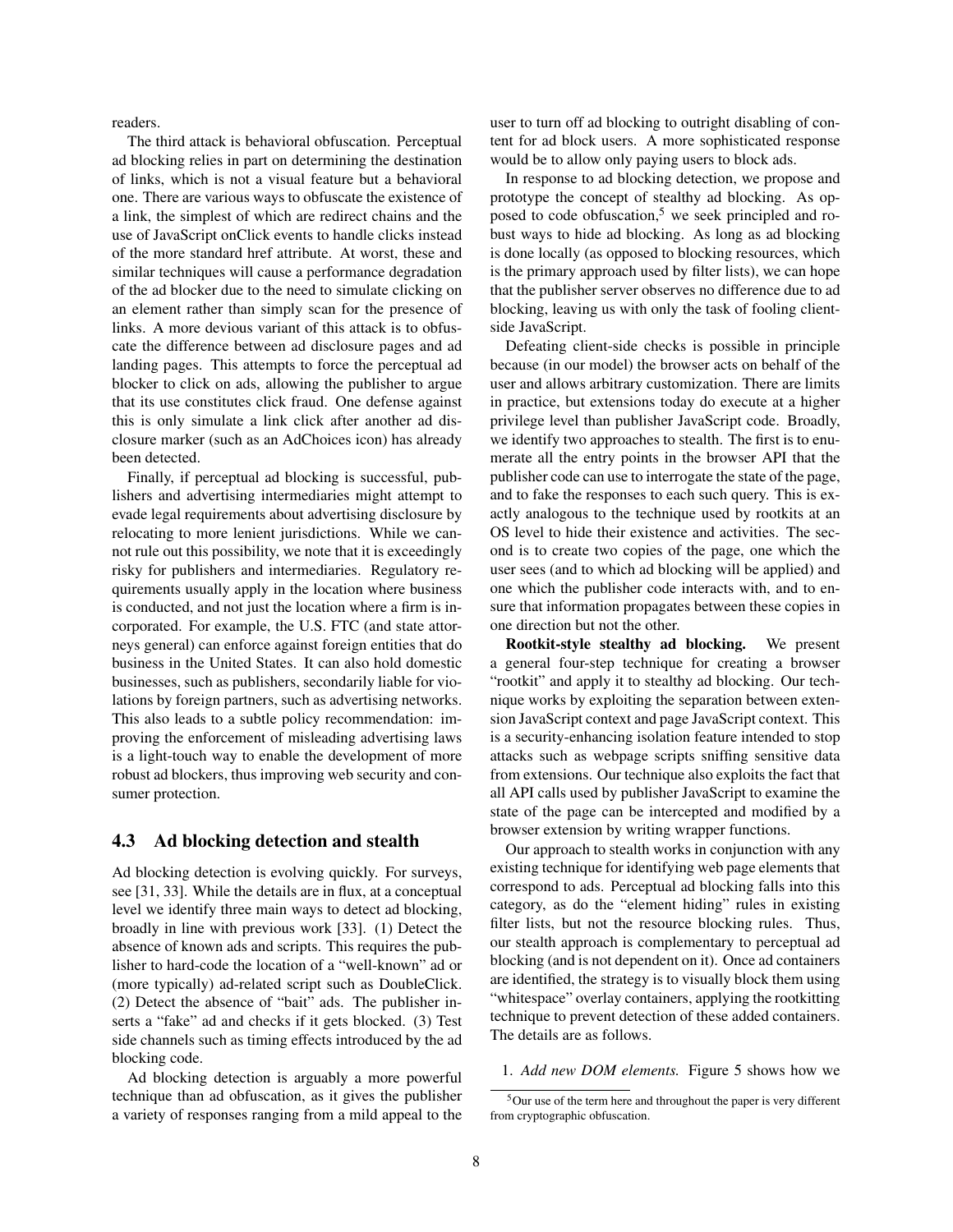<span id="page-8-0"></span>

Figure 5: An illustration of DOM manipulations that enable stealthy ad blocking.

add new DOM elements. Note that all overlay containers are in their own subtree rather than the more natural approach of making them sibling elements of the corresponding ads. This is necessary to hide their existence. Specifically, we replace all publisher JavaScript objects that could give away the existence of the new DOM root with versions that refer to the original DOM root.

- 2. *Modify DOM traversal API.* We identify all API calls that can be used for traversing the DOM tree and replace them with modified versions so that publisher JavaScript cannot reach the actual DOM root or the subtree of overlay containers. This ensures that from the point of view of publisher JavaScript, the page appears unmodified. We identified and modified 40 such functions in the Mozilla JavaScript API (see Appendix [A.1](#page-16-0) for details).
- 3. *Apply CSS rule addition and substitution.* We use a series of regular expressions to modify the original style sheets provided by the publisher so that the rules apply to the publisher subtree and not to the overlay subtree. We also add our own rules so that the overlay elements are placed in the right positions on the page.
- 4. *Handle dynamic changes.* Using callbacks or timeouts, we monitor changes to the publisher subtree (e.g., a change in the size or position of an ad) that might necessitate changes to the overlay elements, and make those changes.

Attacks and defenses on rootkit-style stealthy ad blocking. In general, rootkits are hard to get right in practice because of the need to anticipate every single API call that needs to be interfered with and because APIs change over time.

Step 2 of our rootkitting technique (modifying the DOM traversal API) requires converting some JavaScript properties into functions, since element.parent and other such accesses are properties and not functions. There are two ways to achieve this. The first, which we implemented, is overwriting these properties using JavaScript. The downside to this method is that publisher JavaScript can detect the interception of property access using the Object.getOwnPropertyDescriptor function on the object and property intercepted. Thus, the publisher will potentially discover that *some* modification to the code by *some* extension has taken place, but cannot discover what the changes are (see Appendix [A.3](#page-16-1) for details). Since there are a variety of reasons for extensions to intercept property access, the publisher cannot attribute the changes to ad blocking, and thus this method still foils ad blocking detection. The second method requires browser source-code modifications (Appendix [A.1\)](#page-16-0), but avoids this leakage.

Shadow execution style stealthy ad blocker. We investigated an alternative approach to stealth that works as follows.

- 1. Create a shadow copy of the DOM tree. Create a mapping from each element in the shadow copy to the corresponding element in the original.
- 2. Apply ad blocking to the original copy.
- 3. Execute every API call on both copies in the original copy, map inputs to their corresponding elements in the unmodified shadow copy. Return responses only from the unmodified copy.

This solution elegantly prevents publisher code from learning about the existence of ad blocking, since all responses returned to it come from the unmodified shadow copy of the DOM. It avoids the need to identify API functions that involve writes, because shadow execution is applied to *every* API call. Yet it ensures that all page functionality will be applied to the original copy which the user sees.

Compared to the rootkit approach, the shadow approach has two advantages: it avoids the need to enumerate and individually modify all API calls that can be used for DOM traversal, and it also works with any ad blocker as a black box. The engineering effort required is massive, however, and requires significant modifications to browser source code. A further weakness is that the creation of two copies of the DOM would be detectable by the server, since it results in two sets of network requests. We regard this method to be primarily of conceptual interest, and did not pursue an implementation. For completeness, we analyze it as part of our systematization (Section [5\)](#page-9-0).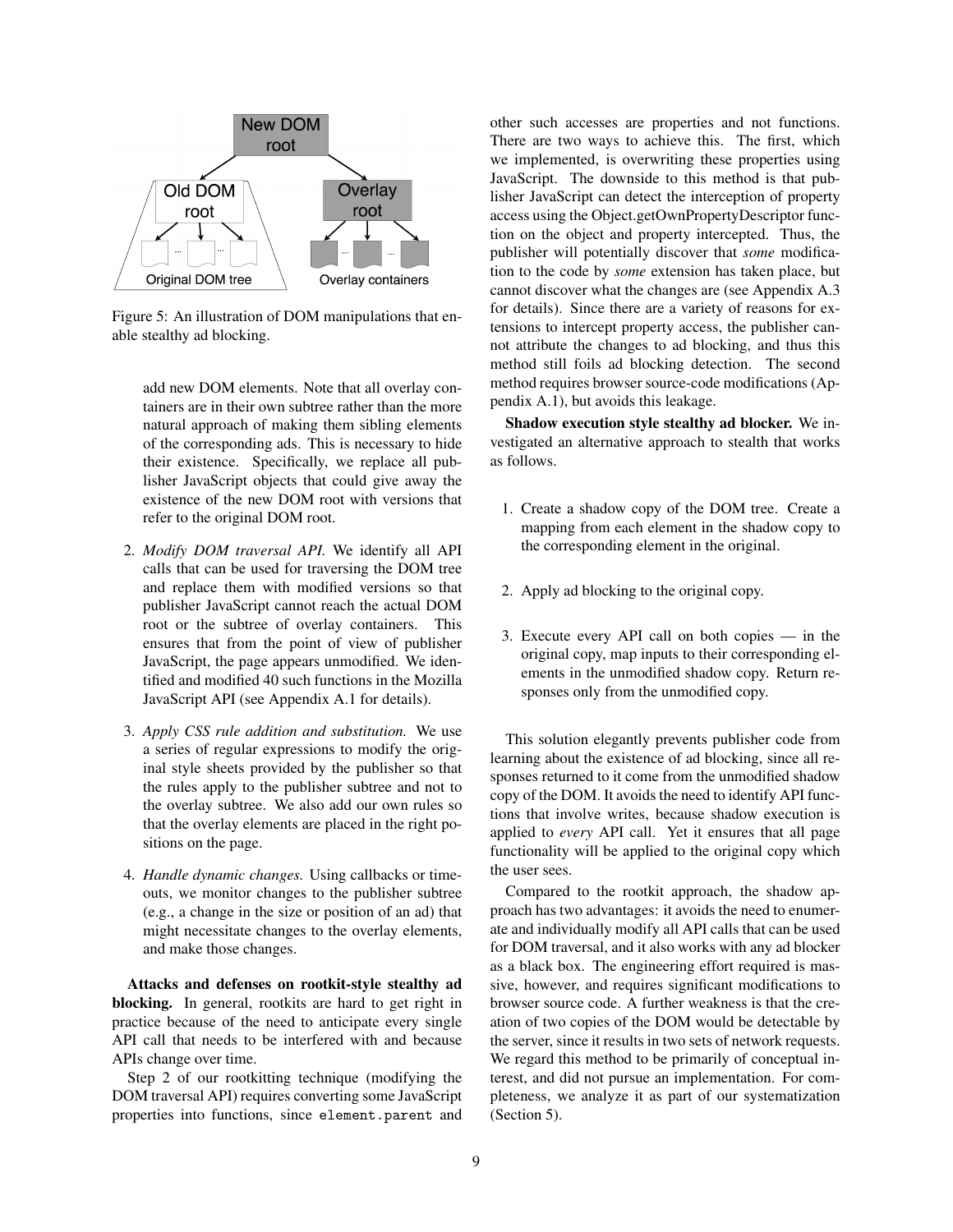## 4.4 Active ad blocking

A few existing tools attempt to actively disable or combat ad blocking detection as opposed to the stealth approach of hiding the existence of ad blocking. For example, Adblock Plus has a feature to block pop-up messages that nudge the user to turn off their ad blocker. This does not affect ad blocking *detection*, however, just the action taken by the publisher. So in our model it does not correspond to a state transition — in effect it is a "no op." We regard this as a desirable feature of our model. Blocking popup nudges is only minimally effective, as a more adversarial publisher could simply disable the downloading and display of article content if ad blocking is detected.

The approach taken by the "Anti-Adblock Killer" tool [\[35\]](#page-14-18) is somewhat more effective. To disable ad blocking detection, it blocks ad blocking detection scripts from being loaded and injects innocuous versions of the same code so that calls to the blocking detection script indicate there is no blocking. But this can be easily defeated. For example, on forbes.com the ad blocking detection script is wrapped in an anonymous function, and all JavaScript code is served from a single file, which together defeats the above techniques.

Thus, more powerful methods are necessary. Effective active ad blocking requires the ability to modify JavaScript code. Some browsers expose the ability for extensions to modify HTTP response bodies (including scripts), but others don't, and a man-in-the-middle proxy is required. Incidentally, this makes clear that active ad blocking is the final stage in the escalation of the "arms race." Code that executes in a browser extension or in a proxy cannot in turn be overwritten. Thus, the publisher's response to active ad blocking can only be obfuscation, not further escalation.

Signature-based active ad blocking. The simplest approach to active ad blocking is similar to the traditional filter list approach to ad blocking. The human analyst studies the publisher code on sites known to have ad blocking detectors, and constructs "signatures" or templates in a suitable abstraction. These signatures are shipped to the ad blocker which uses them to scan for known code in network traffic. The analyst also specifies how the code should be modified once found. Examples include changing the return value of a function, disabling a function altogether, or changing the value of a variable.

The simplest approach is string matching or regular expression matching, analogous to filter lists or byte signatures for malware. Like filter lists, it has obvious limitations, starting with randomization of function and variable names. A more robust approach is structural JavaScript signatures, which is an ongoing area of research [\[38\]](#page-14-30). In this approach, the signature of a piece of code is invariant to a class of code transformations. In the malware domain, semantic signatures using call graphs have also been studied [\[24\]](#page-14-31), but this technique has not been ported to JavaScript.

Our current implementation is based on regular expression matching, which is sufficient for disabling all known ad blocking detectors so far (Section [5.2\)](#page-11-0). There is a Firefox version that is a browser extension, as well as a Chrome version that requires mitmproxy, as it is not currently implementable as an extension in browsers other than Firefox.

Differential active ad blocking. We outline a direction toward automating active ad blocking based on *differential execution* of the publisher code with and without ad blocking enabled. This is an open research problem. In fact, even in the domain of malware analysis which has received far more attention, comparable problems are not quite yet solvable using state of the art tools. For completeness, we analyze it as part of our systematization (Section [5\)](#page-9-0).

The technique works in four steps. (1) Execute the page with and without ad blocking enabled, carefully controlling all environment variables. (2) Use "visual diffing" to identify any impact of ad blocking detection on the ad blocked copy (e.g., a popup nudge to disable ad blocking). (3) Align execution traces and identify the code path that led to the visual difference potentially via techniques such as differential slicing [\[21\]](#page-14-32). (4) Identify API calls made by the publisher code along this set of code paths; replace their responses in the ad blocked version with the corresponding responses in the unmodified version.

#### <span id="page-9-0"></span>5 Systematization and evaluation

#### 5.1 Systematization

Table [2](#page-10-0) systematizes all the techniques described in Section [4.](#page-3-1) We define and discuss each of the properties (columns), highlighting noteworthy differences between the techniques.

Blocks tracking: evaluates whether the technique prevents tracking of users. Tracker blocking is inherently at odds with the idea of stealth, since it requires blocking network requests, which is detectable by the server. Active ad blocking techniques are also not designed to prevent tracking, though the signature-based active ad blocker can potentially be configured to prevent tracking and tracker blocking detection.

Blocks new ads/ad block detectors by default: describes whether new ads (in the case of ad blockers) or ad blocking detectors (in the case of active ad blockers) are blocked by default, rather than requiring manual updating. For example, the differential execution-based active ad blocker would automatically disable a novel ad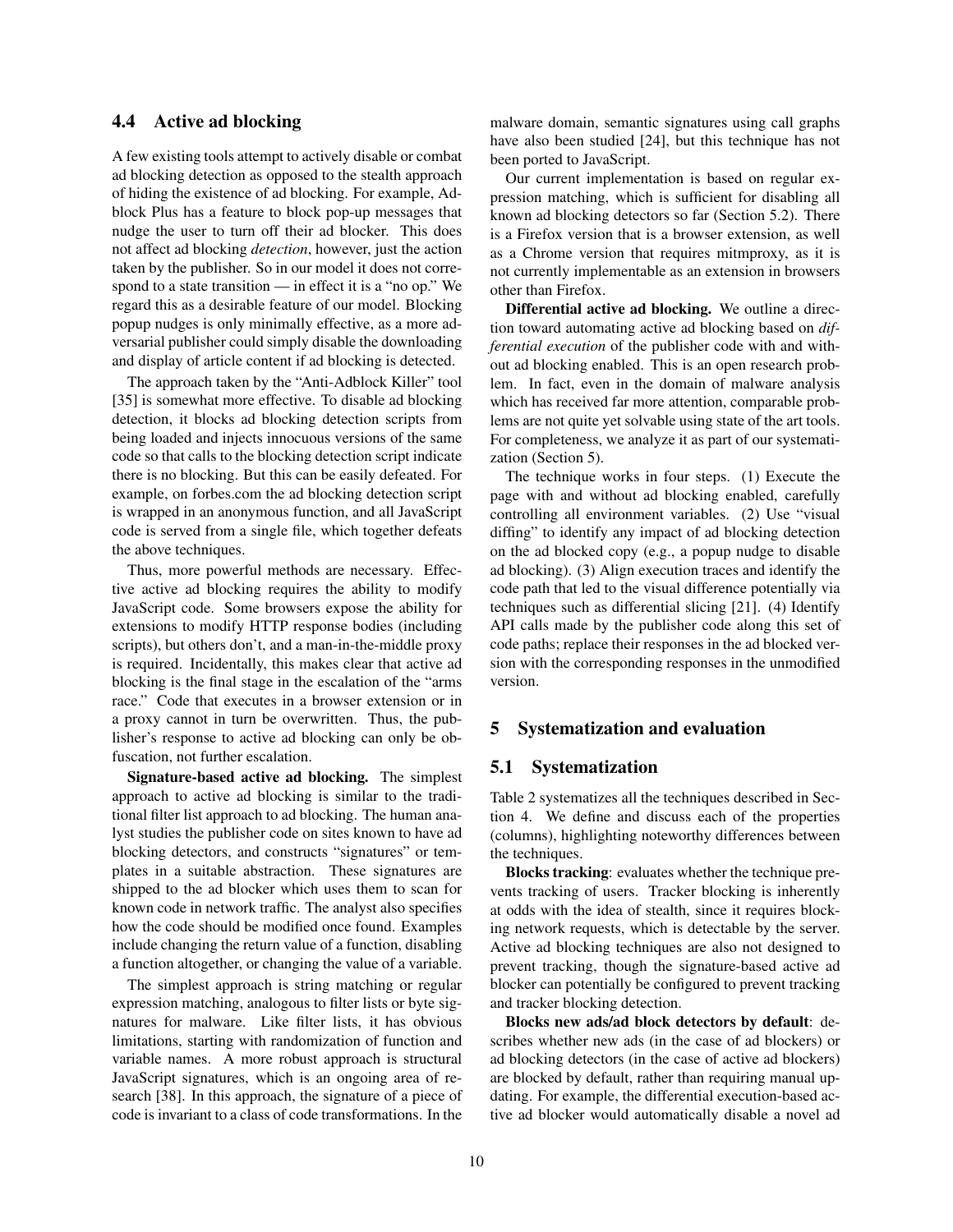<span id="page-10-0"></span>

|                              |                                 |                 | Blacks new deliaboracters | Resilient to matern of | Campbe deededed by | Campa ve decesed by | Currently into emergence | Order of storth of                           |
|------------------------------|---------------------------------|-----------------|---------------------------|------------------------|--------------------|---------------------|--------------------------|----------------------------------------------|
| <b>Tool</b>                  | State transition<br>Filetine 2) | Blocks tracking | decement of defail        | cade offuscation       | citerists sciences | Server              |                          | sa broughs of creation<br>Programming offer. |
| Filter list                  | $1 \rightarrow 2$               |                 | X                         | X                      | X                  | X                   |                          | $F+T$                                        |
| <b>Perceptual</b>            | $1 \rightarrow 2$               | X               |                           |                        | X                  | $\bullet$           |                          | D                                            |
| Rootkit-style                | $3 \rightarrow 2$               | X               | N/A                       | N/A                    | $\bullet$          |                     |                          | B                                            |
| Shadow copy-based            | $3 \rightarrow 2$               | X               | N/A                       | N/A                    |                    | $\bullet$           | X                        |                                              |
| Namespace overwriter         | $3 \rightarrow 4$               | X               | X                         | X                      | X                  | X                   |                          | S                                            |
| Signature-based              | $3 \rightarrow 4$               | Maybe           | X                         | X                      | X                  |                     | $\bullet$                | S                                            |
| Differential execution-based | $3 \rightarrow 4$               | X               |                           |                        |                    | $\bullet$           | X                        |                                              |

Table 2: Systematization of tools. A half filled-circle means partial achievement of goal. For the order of growth, F  $=$  # of 1st party site; T = # 3rd party advertising scripts, D = # of disclosure standards, S = # of Ad blocker detector scripts, B = size of browser API. Tools in regular font are existing ones; those in **bold** are proposed, implemented, and evaluated by us, and the ones in *italics* are possible designs that we include here for completeness of analyzing the design space.

block detection technique on a site that had not employed one previously, but our signature-based active ad blocker would require adding a new site/signature pair in order to disable the detector. For the two stealth techniques (rootkit-style and shadow copy-based), the behavior is determined by the underlying ad detection method on which they are built.

Resilient to markup or code obfuscation: describes whether the technique is resistant to obfuscation of markup in existing ads, or to obfuscation of code in existing ad blocking detectors. For example, changing the ID of an ad container would defeat a filter in a filter listbased ad blocker, but it would have no effect on the perceptual ad blocker as long as the ad consisted of the same visual features. Again, for the stealthy ad blockers, this behavior depends on the underlying ad detection method.

Cannot be detected by client-side script: this is the definition of stealth. When our rootkit-style stealthy ad blocker is in use, the adversary can detect that there have been some changes, but cannot determine whether ads are being blocked or not (see Appendix [A.3](#page-16-1) for details). As for the active ad blockers, namespace overwriting and signature-based techniques work by manipulating either the DOM or script bodies, and are hence detectable. In contrast, the differential ad blocking technique modifies *all* code that leads to a different output when ads are blocked, so any client-side scripts that attempt to detect it will also be interfered with.

Cannot be detected by the server: describes whether

the use of the technique affects the network traffic to the server, allowing the server to detect its use. This is another key property of stealth and a desirable requirement for active ad blockers. Both filter list-based ad blockers and the namespace overwriter active ad blocker block requests to the server, which is necessarily detectable by the server. The optional link-click simulator module of the perceptual ad blocker is detectable by the server, but the other modules are not. If the shadow copy-based stealthy ad blocker and the differential execution-based active ad blocker do not carefully handle requests to prevent duplicate requests from reaching the server, the server may be able to detect ad blocking because of the duplicate requests.

Currently implementable as a browser extension: describes whether this can be currently implemented as a browser extension. We have implemented rootkit-style stealthy ad blocker as an extension but it would require browser modification to prevent the adversary from detecting any modification to the page. The signaturebased active ad blocker is currently implementable as a browser extension in Firefox, but requires a proxy in other browsers.

Order of growth of programming effort: evaluates the programming effort associated with these tools. For the filter-list based ad blocker, resource blocking rules operate on a per-third-party basis and element hiding rules operate on a per-first-party basis. The programming effort for the perceptual adblocker is independent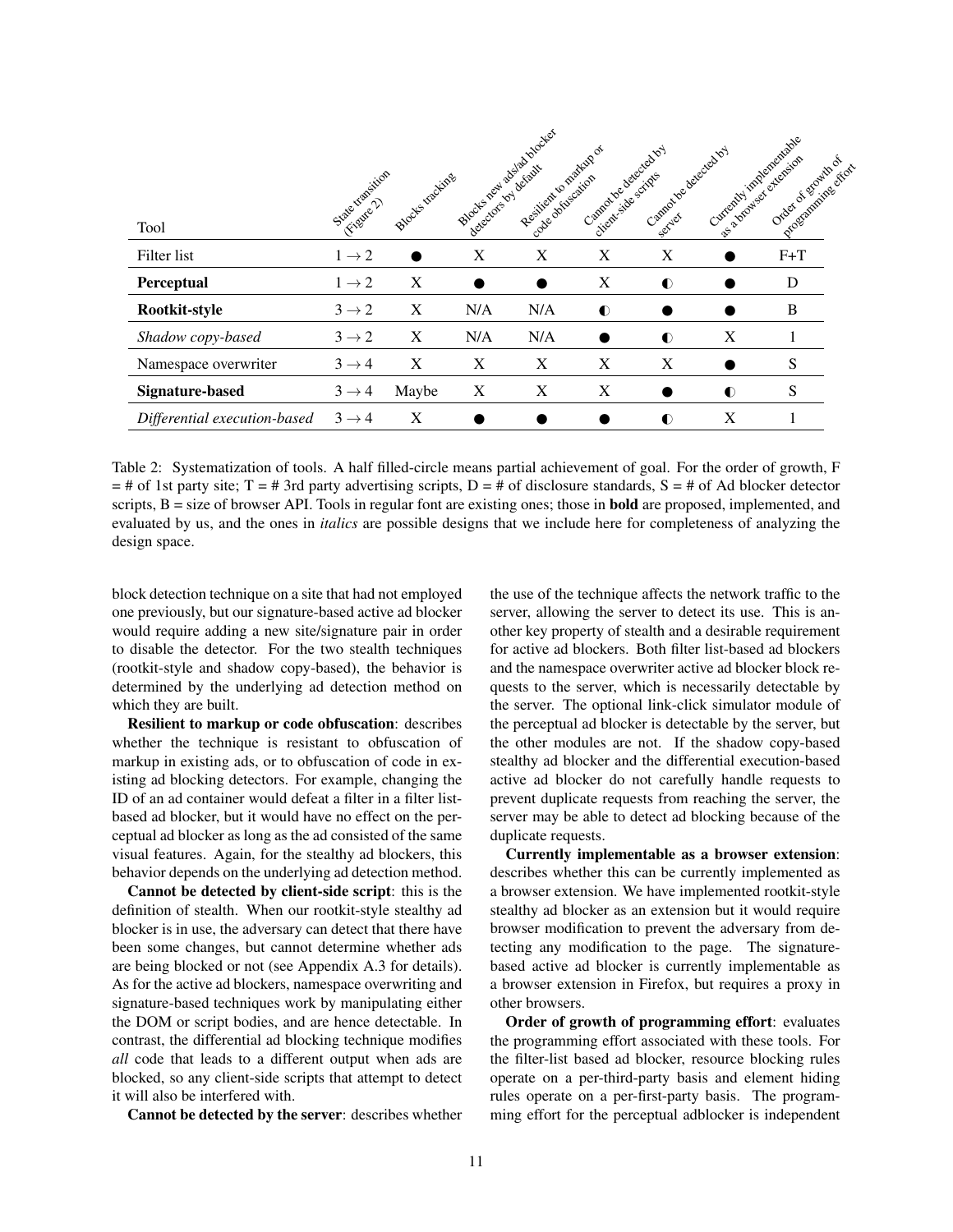<span id="page-11-1"></span>

|                                  | Reported as<br>Adchoices ad | Not reported as<br>Adchoices ad |
|----------------------------------|-----------------------------|---------------------------------|
| Contains<br>Adchoices ad         | 208                         |                                 |
| Does not contain<br>Adchoices ad |                             | 238                             |

Table 3: Evaluation of the Perceptual ad blocker in identifying Adchoices ads.

of the number of first parties and third parties, and only depends on the number of disclosure standards, although the "hidden constant" — that is, the amount of work per standard — is higher than for the filter list. For stealth ad blockers, the programming effort to achieve stealth for the rootkit-style is based on the size of the browser API and the effort for the shadow copy-based stealth ad blocker, while considerable, is not dependent on any of the factors studied in this column. Both the namespace overwriter and signature-based active adblockers have work proportional to the number of ad blocker detector scripts, with an especially large hidden constant (Section 5.2). Like the shadow copy-based stealth ad blocker, the programming effort for the differential execution-based active ad blocker is a large constant but does not depend on the number of detector scripts in existence.

## <span id="page-11-0"></span>5.2 Evaluation

Here we evaluate the effectiveness of each of the three techniques that we have prototyped, along with the filter list technique. We defer performance measurements to Appendix [A.2,](#page-16-2) and emphasize that our focus in this paper is explicitly on the long-term evolution of this space. We do *not* claim that all our prototypes have acceptable performance on commodity machines today (although most do). However, we expect this to change over time both due to Moore's law and due to the gradual performance improvement of JavaScript relative to native code.

Filter list ad blocker. We argued earlier that creating and maintaining filter lists is a laborious process. To verify this, we downloaded the version history of EasyList, the primary general-purpose ad blocking filter list in use. It has had ∼8,000 git commits in 2015, an average of  $~\sim$ 660 per month. These commits added  $~\sim$ 21,600 filters and removed ∼10,000. Over the history of the project, 12 authors have each made over 1,000 commits.

Perceptual ad blocker. Recall that our perceptual ad blocker consists of a generic library of perceptual functionality, using which we implemented two specific perceptual ad blockers. We now evaluate the effectiveness of these two.

<span id="page-11-2"></span>

| Disclosure                | # of occurrences |  |  |
|---------------------------|------------------|--|--|
| Adchoices                 |                  |  |  |
| Google                    | 34               |  |  |
| <b>TRUSTe</b>             | 26               |  |  |
| Ghostery                  | 21               |  |  |
| Taboola                   | 8                |  |  |
| Other                     | 18               |  |  |
| Adchoices total           | 107              |  |  |
| Outbrain                  |                  |  |  |
| Publisher Disclosure Only | 25               |  |  |
| No Disclosure             | 37               |  |  |
| Total                     | 173              |  |  |

Table 4: Breakdown of a sample of analyzed ads by type of disclosure.

*Facebook.* We evaluated this extension on a sample of 50 Facebook ads, including 35 from the main newsfeed, 10 from the main page sidebar, and 5 from the sidebar of a "trending topics" page. All 50 ads were correctly identified. Further, the authors have observed no false positives or negatives in over six months of regular use.

*AdChoices.* We evaluated this extension a random sample of 100 sites from the Alexa top 500 news sites. To establish ground truth, we manually identified 453 iFrames, of which 212 contained AdChoices ads. In the vast majority of cases the extension correctly reported the presence or absence of an AdChoices ad, with only 3 false positives and 4 false negatives (Table [3\)](#page-11-1).

*AdChoices coverage on the web.* We examined on a random sample of 20 of the Alexa top 500 news websites, visited both the home page and one article page on each of these sites, and collected a total of 173 ads. We manually classified these to identify which disclosure standard (if any) was used. The results are summarized in Table [4.](#page-11-2)

First, about a fifth of ads (37/173) contained no disclosure. These ads are potentially non-compliant with the law, and we expect that this fraction will go down over time as the industry matures. Of the remaining, the vast majority followed AdChoices, with a few different implementations as shown in the table. A small number (4) were Outbrain, a third-party content recommendation site with its own disclosure standard. The remainder contained no disclosure in the ad iFrame itself and instead contained a disclosure by the publisher surrounding the ad. The adoption of AdChoices is a tremendous increase from measurements conducted a few years ago [\[22\]](#page-14-33), and supports our view that ad disclosures are becoming more ubiquitous and standardized over time.

*Succinctness.* Most of the complexity of the implementation is in the perceptual library (578 lines of JavaScript code). There is also a small library of utility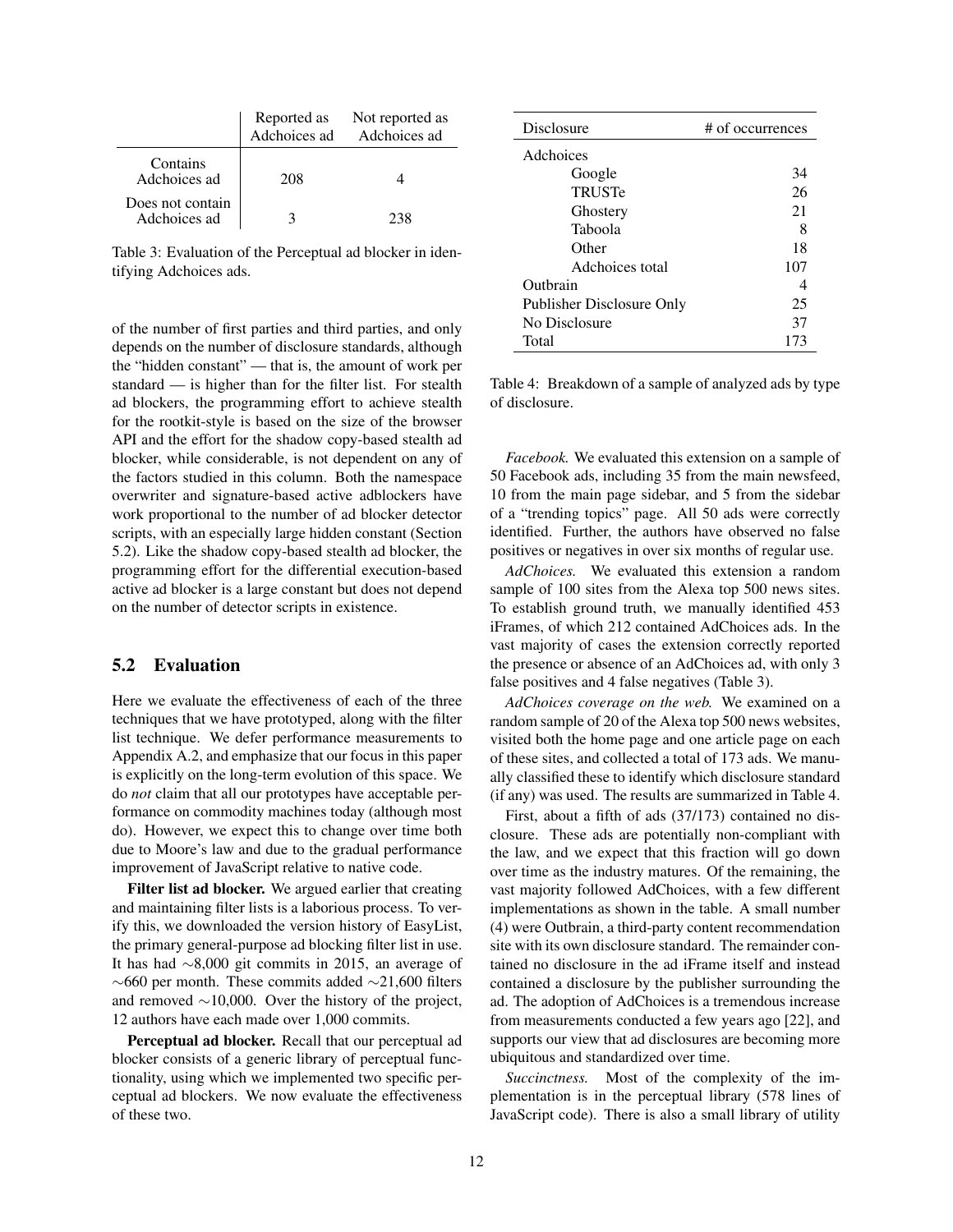functions (76 lines of code). The AdChoices ad blocker is only 28 lines of code, and the Facebook ad blocker is only 63 lines of code (it is longer since there are two two types of Facebook ads, newsfeed ads and sidebar ads, with different perceptual properties). All the above counts ignore empty lines and comments.

Stealthy ad blocker. We created a stealthy ad blocker based on EasyList. We chose EasyList to make our stealthy ad blocker independent of the perceptual ad blocker, given that the latter is not yet field tested (except on Facebook). We emphasize that stealth is orthogonal to the underlying ad blocking technique, as long as the technique is capable of returning a list of containers corresponding to ads on any given web page.

We identified a list of 50 sites from the filter list of the "Anti-Adblock Killer" tool that were indicative of ad blocking detection. We manually verified the presence of ad blocking detection on these sites. We remove resource blocking rules from EasyList and add a few element hiding rules added to block all ads on these 50 sites. Next, we visit each of these sites with our stealth ad blocker and confirm that it is undetected while blocking ads on all 50 of those sites.

Signature-based active ad blocker. We evaluated our signature-based active ad blocker on the same list of 50 sites in February 2017.

A 2016 measurement study found a small number of implementations of ad blocking detection being shared and reused [\[33\]](#page-14-17). In contrast, in early 2017 we found a radically different picture. There is a proliferation of implementations of ad blocking detection, and there were 40 different implementations among these 50 sites! We consider implementations to be different if they use dif-ferent techniques for detecting ad blockers.<sup>[6](#page-12-0)</sup> In fact, a few sites use a multitude of different techniques, the maximum being six.

For each of these 50 sites, we are able to create regular expression-based signatures of ad blocking detection. Thus, while further evolution of this arms race may necessitate more powerful approaches such as structural or semantic signatures, vanilla signatures are currently sufficient. Further, in all cases, simple code snippets suffice to disable ad blocking detection — either forcing the return value of a function or removal of a "bait" element inserted into the DOM by the ad blocking detection script.

Thus, signature-based active ad blocking is currently a viable approach, but it scales poorly due to the proliferation of implementations. We conjecture that the reason that most publishers have developed their own implementations is precisely to avoid getting blocked by existing active ad blockers. Differential active ad blocking,

<span id="page-12-0"></span><sup>6</sup>We have compiled a list of these techniques in an online supplement at [https://citp.github.io/ad-blocking/signature](https://citp.github.io/ad-blocking/signature-active/detectorImplementationsTable.html)[active/detectorImplementationsTable.html](https://citp.github.io/ad-blocking/signature-active/detectorImplementationsTable.html)

on the other hand, will require a long-term research effort. We conclude that stealthy ad blocking, rather than active ad blocking, offers users the best hope of gaining the upper hand in the arms race.

#### 6 Legal analysis

The prior sections have characterized the technical dimensions of the "arms race" between users and publishers. We considered legal constraints on publishers and advertisers as part of perceptual ad blocking, but there are also legal issues associated with ad blocking technology, which we analyze in this section. We conclude that the law does not alter our analysis of users' ability to deploy sophisticated ad blocking techniques.

We address American law because the largest advertising and advertising-supported businesses are based in the United States, and because policy disputes about advertisement blocking have tended to arise in the United States [\[36\]](#page-14-34). Furthermore, if American law permits ad blocking (which we conclude that it generally does), there is no realistic mechanism for other jurisdictions to inhibit consumer adoption of ad blocking. We note that Adblock Plus has been a target of strategic litigation in Germany, and has so far prevailed under German law.

We focus on legal liability for providers of advertisement blocking tools, rather than liability for users who block advertisements, because litigation against end users has not proven a successful strategy for addressing widespread online conduct. For example, the music industry abandoned its strategy of litigation against end users, owing to the high cost, limited benefits, and public backlash [\[29\]](#page-14-35).

Tortious Interference. Users routinely form contracts with publishers, either through the act of visiting a website or by creating an account [\[25\]](#page-14-36). Even absent contract formation, publishers might reasonably expect economic advantage (i.e. advertising revenue) in conjunction with a user's access to content. State law claims sounding in tortious interference could enable publishers to vindicate these contractual or economic interests, and provide injunctive and monetary remedies against developers of ad blockers. Tortious interference has previously proven a viable cause of action in related contexts involving user-directed modification to software, such as litigation against developers of video game cheating software and businesses that offer support for enterprise soft-ware.<sup>[7](#page-12-1)</sup>

A tortious interference claim would be unlikely to succeed against an ad blocker developer, however, for

<span id="page-12-1"></span><sup>7</sup>See MDY Industries, LLC v. Blizzard Entertainment, Inc., 629 F.3d 928 (9th Cir. 2010); Oracle America, Inc. v. Hewlett Packard Enterprise Co., No. 16-cv-01393-JST, 2016 WL 3951653 (N.D. Cal. July 22, 2016).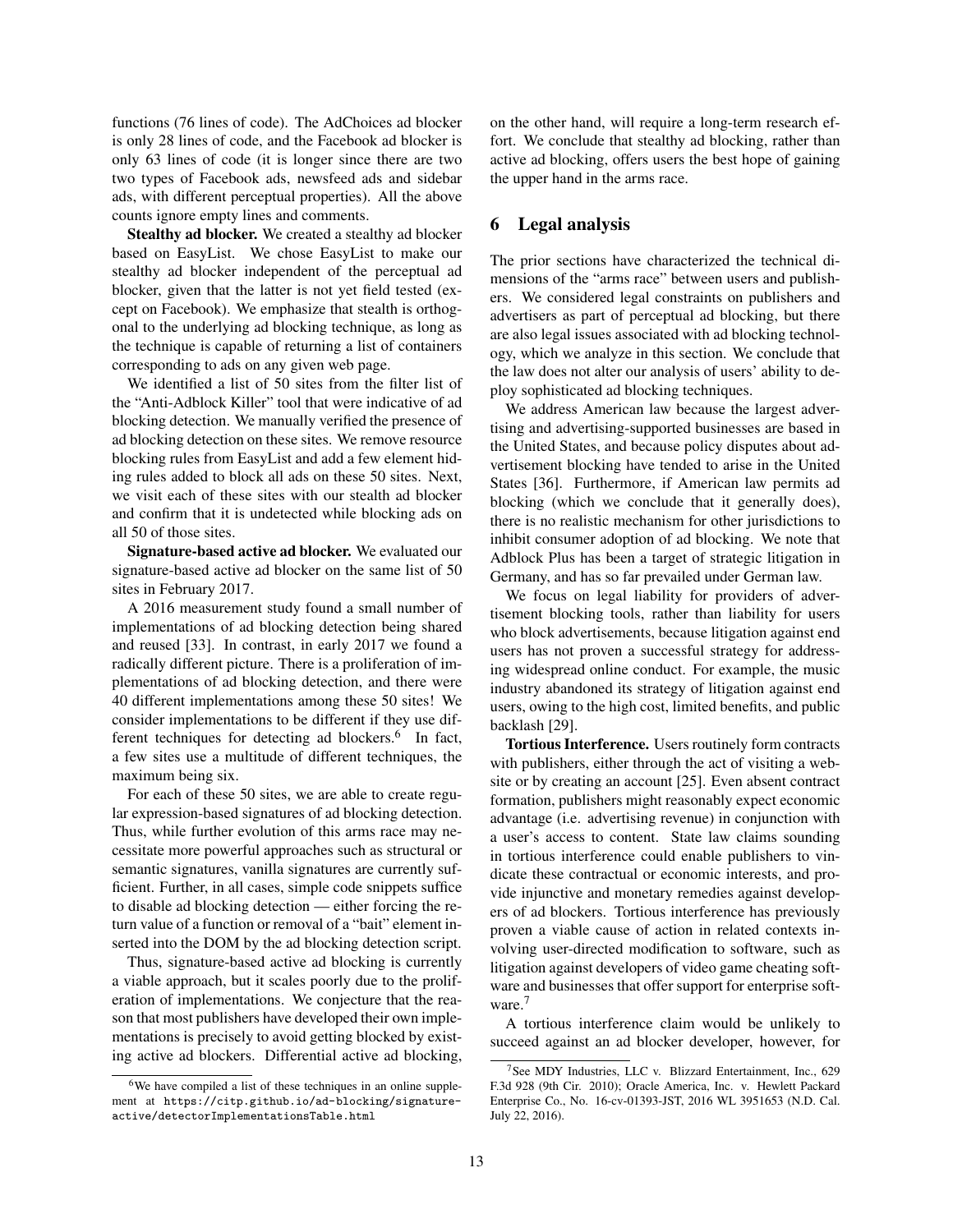three reasons. First, a publisher would have to prove that the developer had knowledge of the contractual relationship or economic advantage. When a developer builds a general-purpose ad blocker, it lacks the requi-site knowledge.<sup>[8](#page-13-2)</sup> Second, a publisher would usually have to demonstrate that the developer intentionally interfered with its contracts or economic advantage. While it is true that ad blocking software has the effect of reducing ad revenue, its purpose is to benefit consumers with fewer disruptions. Third, tortious interference claims generally require proof of wrongdoing, such as misrepresentation or fraud. There is no plausible wrongdoing between the developer of an advertisement blocker and the users who install the blocker; on the contrary, the users have elected to install the blocker precisely because of how it operates.

Computer Abuse Law. Federal and state computer abuse statutes, most notably the Computer Fraud and Abuse Act of 1986, have at times been interpreted to encompass breaches of online contracts [\[27\]](#page-14-37). Even if that interpretation of computer abuse law were accurate most courts now reject it — publishers would still not have a cudgel against developers of advertisement blockers. Computer abuse law does not generally provide a civil cause of action for secondary liability (i.e. causing someone else to violate the law). $9$  And while there is secondary criminal liability, a prosecutor would have to prove intent — a hurdle which is, as discussed above, likely insurmountable. We are also exceedingly skeptical that a federal or state prosecutor would elect to bring criminal charges against the developer of an ad blocking tool.

Copyright Law. Federal copyright law, unlike computer crime law, does provide for secondary civil liability.[10](#page-13-4) And, if a publisher were to prevail, it could recover up to  $$150,000$  per instance of infringement.<sup>[11](#page-13-5)</sup> A copyright claim against an ad blocker developer would be unlikely to succeed, though, for the simple reason that ad blocking does not appear to involve duplicating a copyrighted work or creating a derivative work. And even if ad blocking were a copyright infringement, developers would have a strong defense of fair use.<sup>[12](#page-13-6)</sup>

Digital Millennium Copyright Act. The anticircumvention provisions of the Digital Millennium Copyright Act (DMCA) prohibit circumventing a techni-cal protection that limits access to a copyrighted work.<sup>[13](#page-13-7)</sup> Unlike computer abuse law, the DMCA does include secondary liability that could reach software developers. But, critically, DMCA protections only apply if there is an effective technical protection in place. A trivial protection, such as a no-copy bit or obfuscation, is not suffi-cient to sustain a DMCA claim.<sup>[14](#page-13-8)</sup> So long as a publisher does not impose digital rights management (DRM) protection for its content —- a practice that is rare today outside of audio and video content — the DMCA does not provide a legal tool against ad blocker developers. In particular, current publisher protection mechanisms involve merely hiding article content with an overlay element if an ad blocker is detected, which would be considered a trivial protection.

## 7 Conclusion

In this paper we have presented an approach to ad blocking which is radically different from current techniques. Current ad blocking is based on the laborious process of creating filter rules and is easily disrupted by obfuscation implemented by publishers. In contrast we take a principled approach to the problem and present solutions that are easier to implement and harder to evade. Our work refutes the belief that the battle between publishers and users is leading to a permanent arms race between the two parties, and presents a much more nuanced picture.

Ad blocking is an important area of study for the security community. It combines old techniques from the domains of malware and program analysis with some new concepts such a mimicking human behavior. There is a significant need for follow-on technical work into the expansion of techniques that we have introduced as well as a debate on the ethics of ad blocking.

Acknowledgment. We are grateful to Steven Englehardt and Harry Kalodner for feedback on the paper. Narayanan and Reisman are funded by NSF Award CNS 1526353.

#### References

- <span id="page-13-0"></span>[1] Alexa top 500 global sites. [http://www.alexa.com/](http://www.alexa.com/topsites) [topsites](http://www.alexa.com/topsites).
- <span id="page-13-9"></span>[2] Bugzilla bug 36946. [https://bugzilla.mozilla.org/](https://bugzilla.mozilla.org/show_bug.cgi?id=36946) [show\\_bug.cgi?id=36946](https://bugzilla.mozilla.org/show_bug.cgi?id=36946).
- <span id="page-13-1"></span>[3] Easylist forum: Report incorrectly removed content. [https://forums.lanik.us/viewforum.php?f=64&sid=](https://forums.lanik.us/viewforum.php?f=64&sid=ba948dbdbad9334b72c143f26db58ff0) [ba948dbdbad9334b72c143f26db58ff0](https://forums.lanik.us/viewforum.php?f=64&sid=ba948dbdbad9334b72c143f26db58ff0).

<span id="page-13-2"></span> $8$ This defense is especially applicable to perceptual ad blocking (except when specific to a first-party website) and the other generic techniques that we develop in this paper. Custom filter rules, by contrast, could satisfy the knowledge requirement because they relate to blocking ads associated with specific publishers.

<span id="page-13-3"></span><sup>&</sup>lt;sup>9</sup>See Netapp, Inc. v. Nimble Storage, Inc., 41 F. Supp. 3d 816 (N.D. Cal. 2014).

<span id="page-13-4"></span> $10$ See MGM Studios, Inc. v. Grokster, Ltd., 545 U.S. 913 (2005); A&M Records, Inc. v. Napster, Inc., 239 F.3d 1004 (2001).

<span id="page-13-6"></span><span id="page-13-5"></span><sup>&</sup>lt;sup>11</sup>See 17 U.S.C. §504.

<sup>12</sup>See Sony Corp. of America v. Universal City Studios, Inc., 464 U.S. 417 (1984), the "Betamax case."

<span id="page-13-8"></span><span id="page-13-7"></span><sup>13</sup>See 17 U.S.C. §1201.

<sup>14</sup>See MDY Industries, LLC v. Blizzard Entertainment, Inc., 629 F.3d 928 (9th Cir. 2010); Agfa Monotype Corp. v. Adobe Systems, Inc., 404 F. Supp. 2d 1030 (N.D. Ill. 2005).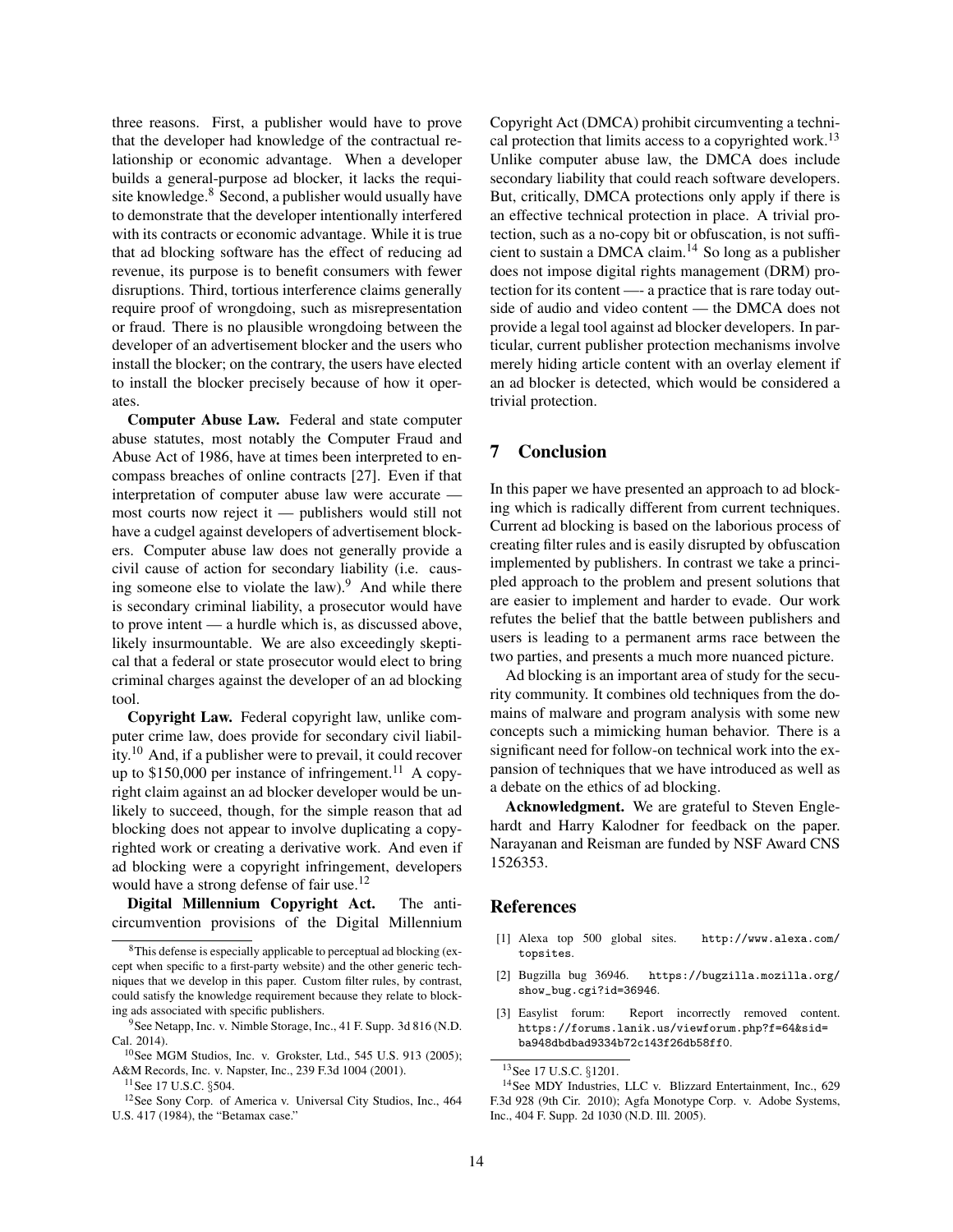- <span id="page-14-25"></span>[4] Ocrad.js. [http://antimatter15.com/ocrad.js/demo.](http://antimatter15.com/ocrad.js/demo.html) [html](http://antimatter15.com/ocrad.js/demo.html).
- <span id="page-14-7"></span>[5] The state of the blocked web: 2017 global adblock report. Tech. rep.
- <span id="page-14-26"></span>[6] Time spent on the most visited websites in the united states 2014. [https://www.statista.com/statistics/272535/time](https://www.statista.com/statistics/272535/time-spent-on-the-most-visited-websites-in-the-us/)[spent-on-the-most-visited-websites-in-the-us/](https://www.statista.com/statistics/272535/time-spent-on-the-most-visited-websites-in-the-us/).
- <span id="page-14-20"></span>[7] Tracking protection. [https://developer.mozilla.org/en-](https://developer.mozilla.org/en-US/Firefox/Privacy/Tracking_Protection)[US/Firefox/Privacy/Tracking\\_Protection](https://developer.mozilla.org/en-US/Firefox/Privacy/Tracking_Protection).
- <span id="page-14-28"></span>[8] Message Machine: Reverse engineering the 2012 campaign. <http://projects.propublica.org/emails/>, 2012.
- <span id="page-14-11"></span>[9] BAU, J., MAYER, J., PASKOV, H., AND MITCHELL, J. C. A promising direction for web tracking countermeasures. *Proceedings of W2SP* (2013).
- <span id="page-14-23"></span>[10] BRAVE SOFTWARE INC. Brave. <https://brave.com/>, 2016.
- <span id="page-14-10"></span>[11] CRITES, J., AND RICKEN, M. Automatic ad blocking: Improving adblock for the mozilla platform. *Rice University. Houston, TX*.
- <span id="page-14-4"></span>[12] DWYER, C., AND KANGURI, A. Malvertising-a rising threat to the online ecosystem.
- <span id="page-14-21"></span>[13] EDELMAN, B. False and deceptive display ads at yahoo's right media. [http://www.benedelman.org/rightmedia](http://www.benedelman.org/rightmedia-deception/#reg)[deception/#reg](http://www.benedelman.org/rightmedia-deception/#reg).
- <span id="page-14-9"></span>[14] ESFANDIARI, B., AND NOCK, R. Adaptive filtering of advertisements on web pages. In *Special interest tracks and posters of the 14th international conference on World Wide Web* (2005), ACM, pp. 916–917.
- <span id="page-14-1"></span>[15] Fox, J. Internet ad-blocking arms race will never end. [http://www.chicagotribune.com/news/sns-wp-blm](http://www.chicagotribune.com/news/sns-wp-blm-news-bc-adblock-comment23-20150923-story.html)[news-bc-adblock-comment23-20150923-story.html](http://www.chicagotribune.com/news/sns-wp-blm-news-bc-adblock-comment23-20150923-story.html).
- <span id="page-14-22"></span>[16] FRIER, S., AND TOWNSEND, M. Ftc to crack down on paid celebrity posts that aren't clear ads. [https://www.bloomberg.](https://www.bloomberg.com/news/articles/2016-08-05/ftc-to-crack-down-on-paid-celebrity-posts-that-aren-t-clear-ads) [com/news/articles/2016-08-05/ftc-to-crack-down](https://www.bloomberg.com/news/articles/2016-08-05/ftc-to-crack-down-on-paid-celebrity-posts-that-aren-t-clear-ads)[on-paid-celebrity-posts-that-aren-t-clear-ads](https://www.bloomberg.com/news/articles/2016-08-05/ftc-to-crack-down-on-paid-celebrity-posts-that-aren-t-clear-ads).
- <span id="page-14-8"></span>[17] GUGELMANN, D., HAPPE, M., AGER, B., AND LENDERS, V. An automated approach for complementing ad blockers blacklists. *Proceedings on Privacy Enhancing Technologies 2015*, 2 (2015), 282–298.
- <span id="page-14-15"></span>[18] IAB TECH LAB AD BLOCKING WORKING GROUP. Publisher ad blocking primer. Tech. rep., 2016.
- <span id="page-14-12"></span>[19] IKRAM, M., ASGHAR, H. J., KAAFAR, M. A., MAHANTI, A., AND KRISHNAMURTHY, B. Towards seamless tracking-free web: Improved detection of trackers via one-class learning. *Proceedings on Privacy Enhancing Technologies 2017*, 1 (2017), 79– 99.
- <span id="page-14-27"></span>[20] ISAAC, M. Facebook blocks ad blockers, but it strives to make ads more relevant. [http://www.nytimes.com/2016/08/10/](http://www.nytimes.com/2016/08/10/technology/facebook-ad-blockers.html) [technology/facebook-ad-blockers.html](http://www.nytimes.com/2016/08/10/technology/facebook-ad-blockers.html).
- <span id="page-14-32"></span>[21] JOHNSON, N. M., CABALLERO, J., CHEN, K. Z., MCCA-MANT, S., POOSANKAM, P., REYNAUD, D., AND SONG, D. Differential slicing: Identifying causal execution differences for security applications. In *Security and Privacy (SP), 2011 IEEE Symposium on* (2011), IEEE, pp. 347–362.
- <span id="page-14-33"></span>[22] KOMANDURI, S., SHAY, R., NORCIE, G., AND UR, B. Adchoices-compliance with online behavioral advertising notice and choice requirements. *ISJLP 7* (2011), 603.
- <span id="page-14-3"></span>[23] KONTAXIS, G., AND CHEW, M. Tracking protection in firefox for privacy and performance. *arXiv preprint arXiv:1506.04104* (2015).
- <span id="page-14-31"></span>[24] LEE, J., JEONG, K., AND LEE, H. Detecting metamorphic malwares using code graphs. In *Proceedings of the 2010 ACM symposium on applied computing* (2010), ACM, pp. 1970–1977.
- <span id="page-14-36"></span>[25] LEMLEY, M. A. Terms of use. *Minnesota Law Review 91* (2006).
- <span id="page-14-24"></span>[26] LEON, P. G., CRANSHAW, J., CRANOR, L. F., GRAVES, J., HASTAK, M., UR, B., AND XU, G. What do online behavioral advertising privacy disclosures communicate to users? In *Proceedings of the 2012 ACM workshop on Privacy in the electronic society* (2012), ACM, pp. 19–30.
- <span id="page-14-37"></span>[27] MAYER, J. The "narrow" interpretation of the computer fraud and abuse act: A user guide for applying united states v. nosal. *George Washington Law Review 84* (2016).
- <span id="page-14-14"></span>[28] MAYER, J. R., AND MITCHELL, J. C. Third-party web tracking: Policy and technology. In *Security and Privacy (S&P)* (2012), IEEE.
- <span id="page-14-35"></span>[29] MCBRIDE, S., AND SMITH, E. Music industry to abandon mass suits. [http://www.wsj.com/articles/](http://www.wsj.com/articles/SB122966038836021137) [SB122966038836021137](http://www.wsj.com/articles/SB122966038836021137).
- <span id="page-14-6"></span>[30] METWALLEY, H., TRAVERSO, S., MELLIA, M., MISKOVIC, S., AND BALDI, M. The online tracking horde: a view from passive measurements. In *International Workshop on Traffic Monitoring and Analysis* (2015), Springer, pp. 111–125.
- <span id="page-14-16"></span>[31] MUGHEES, M. H., QIAN, Z., SHAFIQ, Z., DASH, K., AND HUI, P. A first look at ad-block detection: A new arms race on the web. *arXiv preprint arXiv:1605.05841* (2016).
- <span id="page-14-0"></span>[32] NICHOLS, S. Adblock plus blocks facebook block of adblock plus block of facebook block of adblock plus block of facebook ads. [https://www.theregister.co.uk/2016/08/12/](https://www.theregister.co.uk/2016/08/12/facebook_block_shock/) [facebook\\_block\\_shock/](https://www.theregister.co.uk/2016/08/12/facebook_block_shock/).
- <span id="page-14-17"></span>[33] NITHYANAND, R., KHATTAK, S., JAVED, M., VALLINA-RODRIGUEZ, N., FALAHRASTEGAR, M., POWLES, J. E., DE CRISTOFARO, E., HADDADI, H., AND MURDOCH, S. J. Ad-blocking and counter blocking: A slice of the arms race. *arXiv preprint arXiv:1605.05077* (2016).
- <span id="page-14-5"></span>[34] PUJOL, E., HOHLFELD, O., AND FELDMANN, A. Annoyed users: Ads and ad-block usage in the wild. In *Proceedings of the 2015 ACM Conference on Internet Measurement Conference* (2015), ACM, pp. 93–106.
- <span id="page-14-18"></span>[35] REEK. Anti-adblock killer. [https://github.com/reek/](https://github.com/reek/anti-adblock-killer) [anti-adblock-killer](https://github.com/reek/anti-adblock-killer), 2016.
- <span id="page-14-34"></span>[36] SHIELDS, M. Iab ceo randall rothenberg on ad blocking, viewability, fraud. [http://www.wsj.com/articles/iab-ceo](http://www.wsj.com/articles/iab-ceo-randall-rothenberg-on-ad-blocking-viewability-fraud-1442836801)[randall-rothenberg-on-ad-blocking-viewability](http://www.wsj.com/articles/iab-ceo-randall-rothenberg-on-ad-blocking-viewability-fraud-1442836801)[fraud-1442836801](http://www.wsj.com/articles/iab-ceo-randall-rothenberg-on-ad-blocking-viewability-fraud-1442836801).
- <span id="page-14-13"></span>[37] SINGH, A. K., AND POTDAR, V. Blocking online advertising-a state of the art. In *Industrial Technology, 2009. ICIT 2009. IEEE International Conference on* (2009), IEEE, pp. 1–10.
- <span id="page-14-30"></span>[38] SONI, P., BUDIANTO, E., AND SAXENA, P. The sicilian defense: Signature-based whitelisting of web javascript. In *Proceedings of the 22nd ACM SIGSAC Conference on Computer and Communications Security* (2015), ACM, pp. 1542–1557.
- <span id="page-14-29"></span>[39] STOREY, G. Facebook ad highlighter. [https:](https://chrome.google.com/webstore/detail/facebook-ad-highlighter/mcdgjlkefibpdnepeljmlfkbbbpkoamf?hl=en) [//chrome.google.com/webstore/detail/facebook](https://chrome.google.com/webstore/detail/facebook-ad-highlighter/mcdgjlkefibpdnepeljmlfkbbbpkoamf?hl=en)[ad-highlighter/mcdgjlkefibpdnepeljmlfkbbbpkoamf?](https://chrome.google.com/webstore/detail/facebook-ad-highlighter/mcdgjlkefibpdnepeljmlfkbbbpkoamf?hl=en) [hl=en](https://chrome.google.com/webstore/detail/facebook-ad-highlighter/mcdgjlkefibpdnepeljmlfkbbbpkoamf?hl=en).
- <span id="page-14-2"></span>[40] SWIRE, P. How to prevent the 'do not track' arms race. [https:](https://www.wired.com/2013/04/do-not-track/) [//www.wired.com/2013/04/do-not-track/](https://www.wired.com/2013/04/do-not-track/).
- <span id="page-14-19"></span>[41] TAKAHASHI, D. Ad blocking in apple's ios 9 highlights rift over ads with app publishers. [http://venturebeat.com/2015/](http://venturebeat.com/2015/09/04/ad-blocking-in-apples-ios-9-highlights-rift-over-ads-with-app-publishers/) [09/04/ad-blocking-in-apples-ios-9-highlights](http://venturebeat.com/2015/09/04/ad-blocking-in-apples-ios-9-highlights-rift-over-ads-with-app-publishers/)[rift-over-ads-with-app-publishers/](http://venturebeat.com/2015/09/04/ad-blocking-in-apples-ios-9-highlights-rift-over-ads-with-app-publishers/).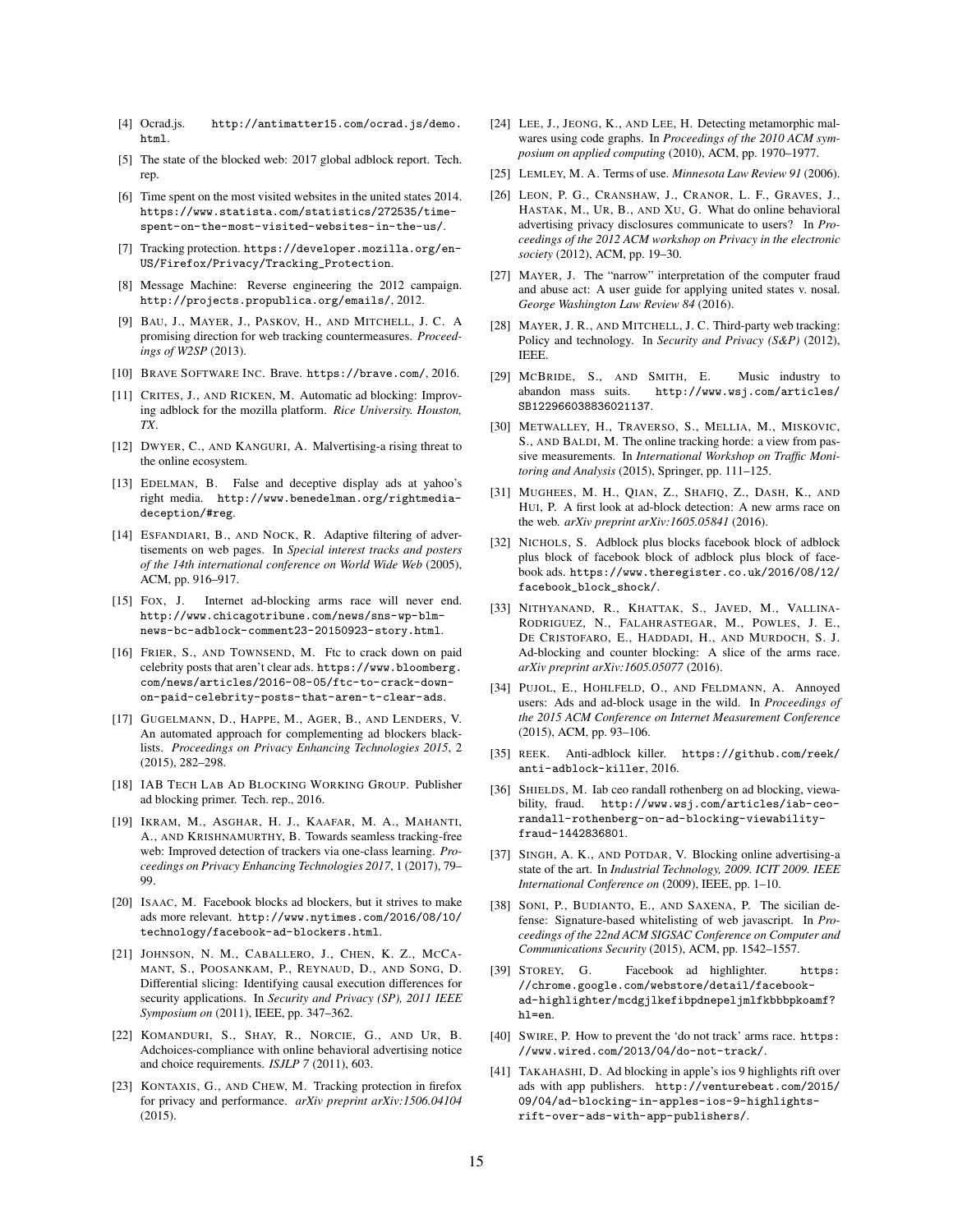- <span id="page-15-1"></span>[42] TUROW, J., KING, J., HOOFNATLE, C. J., BLEAKLEY, A., AND HENNESSY, M. Americans reject tailored advertising and three activities that enable it. *Departmental Papers (ASC)* (2009).
- <span id="page-15-0"></span>[43] UR, B., LEON, P. G., CRANOR, L. F., SHAY, R., AND WANG, Y. Smart, useful, scary, creepy: perceptions of online behavioral advertising. In *Eighth Symposium on Usable Privacy and Security* (2012), ACM.
- <span id="page-15-5"></span>[44] WHITEOPS. The methbot operation. [http://go.whiteops.](http://go.whiteops.com/rs/179-SQE-823/images/WO_Methbot_Operation_WP.pdf) [com/rs/179-SQE-823/images/WO\\_Methbot\\_Operation\\_](http://go.whiteops.com/rs/179-SQE-823/images/WO_Methbot_Operation_WP.pdf) [WP.pdf](http://go.whiteops.com/rs/179-SQE-823/images/WO_Methbot_Operation_WP.pdf), 2016.
- <span id="page-15-4"></span>[45] WILLS, C. E., AND UZUNOGLU, D. C. What ad blockers are (and are not) doing.
- <span id="page-15-2"></span>[46] YOUNG, J. D. *Meet The Blockers: A Quantitative Analysis of Ad Blocker Usage*. PhD thesis, Middle Tennessee State University, 2016.
- <span id="page-15-3"></span>[47] YU, Z., MACBETH, S., MODI, K., AND PUJOL, J. M. Tracking the trackers. In *Proceedings of the 25th International Conference on World Wide Web* (2016), pp. 121–132.